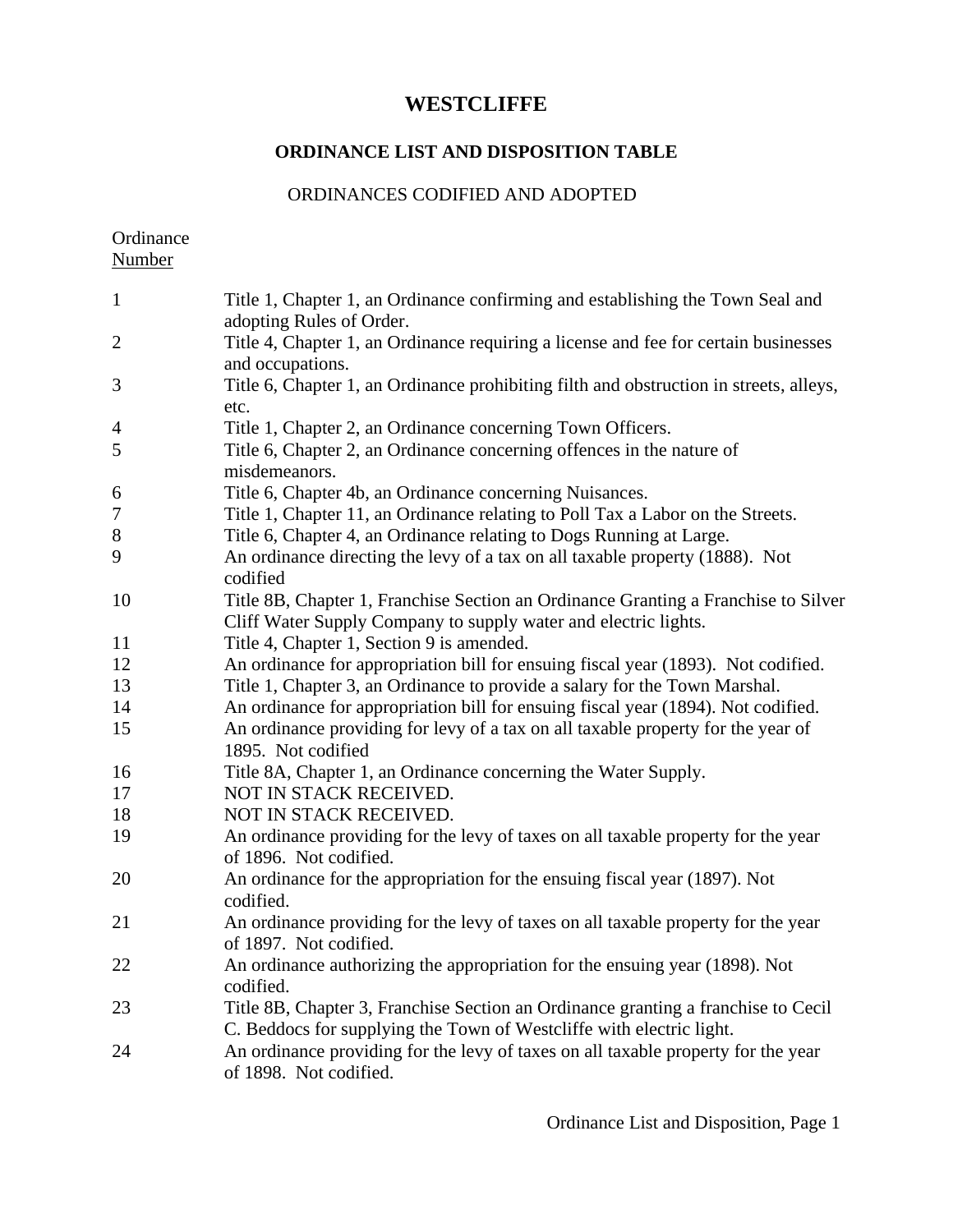#### **ORDINANCE LIST AND DISPOSITION TABLE**

#### ORDINANCES CODIFIED AND ADOPTED

**Ordinance** Number Title 8B, Chapter 4, Franchise Section an Ordinance granting a franchise agreement to The Colorado Telephone Company for supplying the Town of Westcliffe telephone service. An ordinance directing the levy of taxes on all taxable property (1899). Not codified. An ordinance levying taxes on all taxable property for the year of 1900. Not codified. Title 8B, Chapter 1, an Ordinance granting Right-of-Way to the Rio Grande Railroad. An Ordinance for a Poll Tax. Title 7, Chapter 1, an Ordinance Constructing a Sidewalk. An ordinance levying taxes on all taxable property for the year of 1901. Not codified. An ordinance levying taxes on all taxable property for the year of 1902. Not codified. An ordinance appropriation for defraying of expenses and liabilities the next ensuing year (1903). Not codified. An ordinance appropriation for defraying of expenses and liabilities the next ensuing year (1904). Not codified. An ordinance levying taxes for the year A.D. 1904. Not codified. Title 8B, Chapter 3 is repealed. An ordinance appropriation for defraying of expenses and liabilities for the fiscal year (1905). Not codified. An Ordinance providing for the submission to the legal voters to sell The Electric Light Plant to Author C. Mertin. Not Codified. An ordinance levying taxes for the year A.D. 1905. Not codified. NOT IN STACK RECEIVED. NOT IN STACK RECEIVED. An ordinance levying taxes for the year A.D. 1906. Not codified. An ordinance making appropriation for defraying the expenses and liabilities for the fiscal year 1907. Not codified. An ordinance levying taxes for the year A.D. 1907. Not codified. NOT IN STACK RECEIVED. An ordinance levying taxes for the year A.D. 1909. Not codified. An ordinance making appropriation for defraying the expenses and liabilities for the fiscal year 1909. Not codified. An ordinance levying taxes for the year A.D. 1910. Not codified.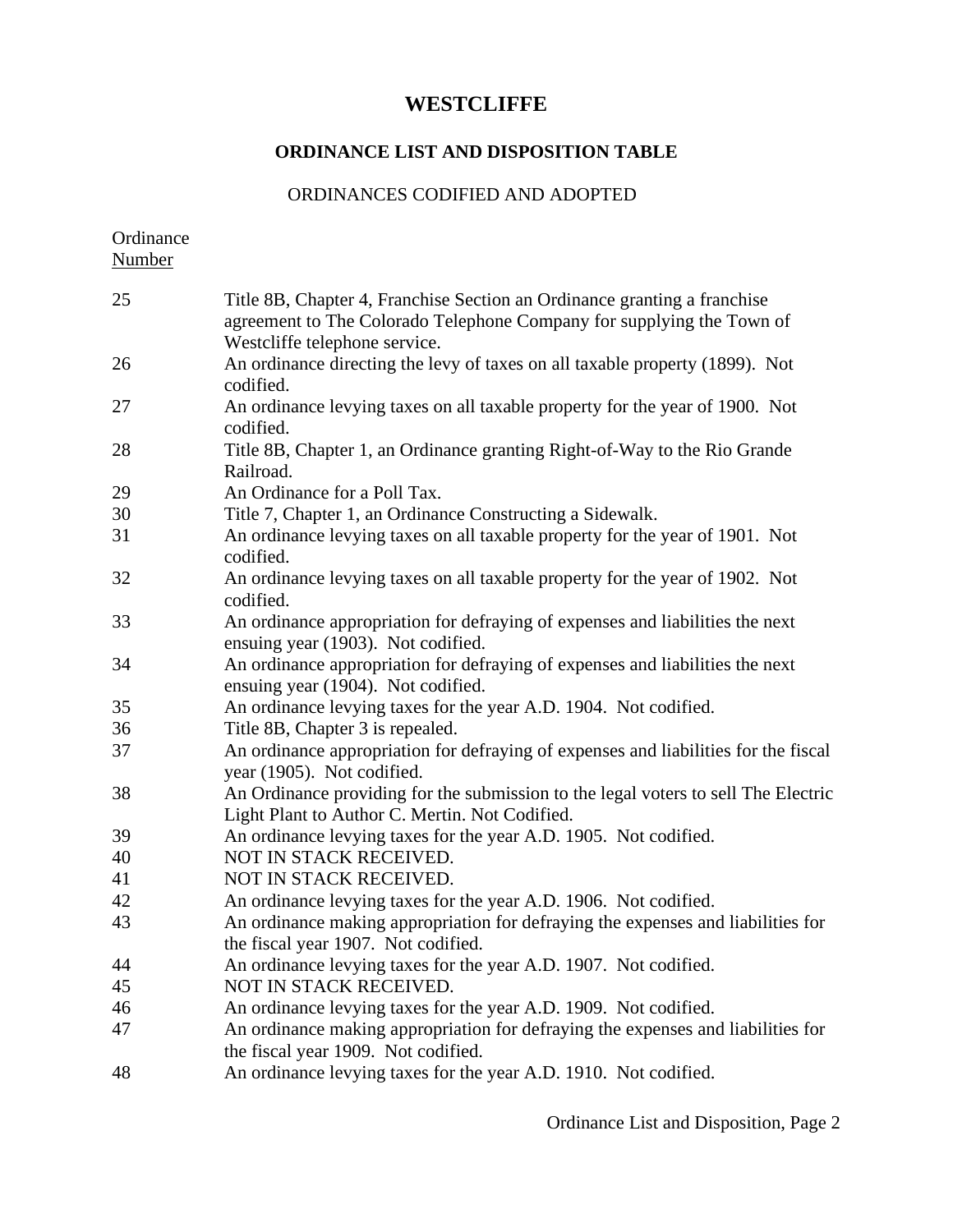#### **ORDINANCE LIST AND DISPOSITION TABLE**

#### ORDINANCES CODIFIED AND ADOPTED

**Ordinance** Number

 An ordinance making appropriation for defraying the expenses and liabilities for the fiscal year 1910. Not codified. An ordinance levying taxes for the year A.D. 1911. Not codified. Title 5, Chapter 1, an Ordinance establishing Fire Limits. An ordinance making appropriation for defraying the expenses and liabilities for the fiscal year 1911. Not codified. An ordinance levying taxes for the year A.D. 1912. Not codified. Title 4, Chapter 1, Sections 9-10-11 are repealed and Title 4, Chapter 3 is created. Title 9, Chapter 1 an Ordinance regulating the use of automobiles. An ordinance making appropriation for defraying the expenses and liabilities for the fiscal year 1912. Not codified. An ordinance levying taxes for the year A.D. 1913. Not codified. An ordinance making appropriation for defraying the expenses and liabilities for the fiscal year 1913. Not codified. An ordinance making appropriation for defraying the expenses and liabilities for the fiscal year 1914. Not codified. An ordinance levying taxes for the year A.D. 1915. Not codified. An ordinance making appropriation for defraying the expenses and liabilities for the fiscal year 1915. Not codified. An ordinance levying taxes for the year A.D. 1916. Not codified. An ordinance making appropriation for defraying the expenses and liabilities for the fiscal year 1916. Not codified. An ordinance levying taxes for the year A.D. 1917. Not codified. An ordinance making appropriation for defraying the expenses and liabilities for the fiscal year 1917. Not codified. An ordinance levying taxes for the year A.D. 1918. Not codified. An ordinance making appropriation for defraying the expenses and liabilities for the fiscal year 1918. Not codified. An ordinance levying taxes for the year A.D. 1919. Not codified. An ordinance making appropriation for defraying the expenses and liabilities for the fiscal year 1919. Not codified. An ordinance levying taxes for the year A.D. 1920. Not codified. An ordinance making appropriation for defraying the expenses and liabilities for the fiscal year 1920. Not codified. 72 An ordinance levying taxes for the year A.D. 1921. Not codified. An ordinance making appropriation for defraying the expenses and liabilities for the fiscal year 1921. Not codified.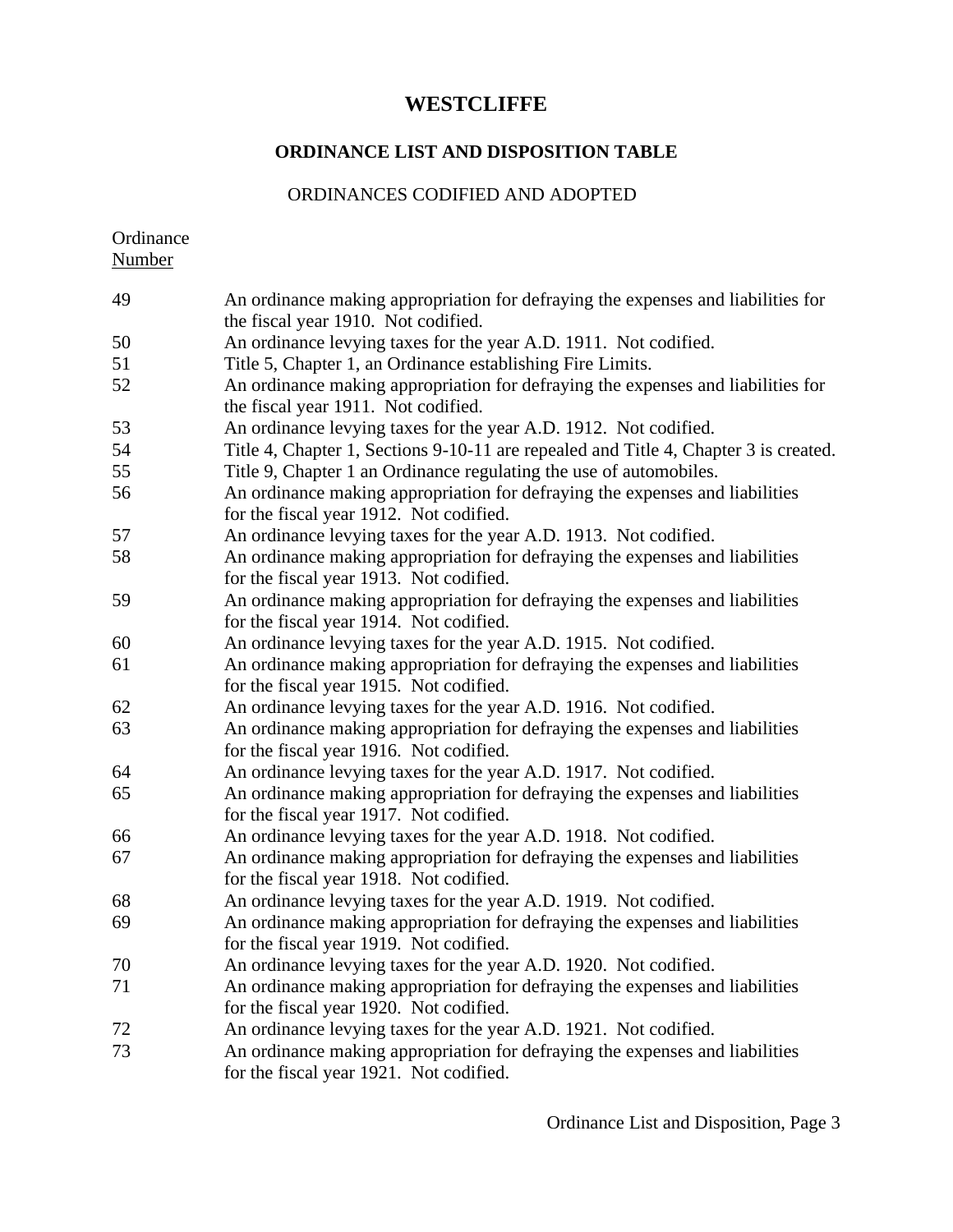## **ORDINANCE LIST AND DISPOSITION TABLE**

### ORDINANCES CODIFIED AND ADOPTED

Ordinance Number

| 74  | Title 8A, Chapter 1 an Ordinance setting rules and regulations of the Water<br>Works System.                            |
|-----|-------------------------------------------------------------------------------------------------------------------------|
| 75  | A Bill, for an Ordinance relating to intoxicating liquors.                                                              |
| 76  | An ordinance levying taxes for the year A.D. 1922. Not codified.                                                        |
|     |                                                                                                                         |
| 77  | An ordinance making appropriation for defraying the expenses and liabilities<br>for the fiscal year 1922. Not codified. |
| 78  | Title 9, Chapter 1, is amended by the addition of a section.                                                            |
| 79  | An ordinance levying taxes for the year A.D. 1923. Not codified.                                                        |
| 80  | An Ordinance concerning Pool and Billiard Hall.                                                                         |
| 81  | An ordinance making appropriation for defraying the expenses and liabilities                                            |
|     | for the fiscal year 1923. Not codified.                                                                                 |
| 82  | An Ordinance defining certain nuisances. Title 6, Chapter 4b                                                            |
| 83  | Title 8B, Chapter 3 an Ordinance Granting a Franchise Agreement to the                                                  |
|     | <b>Custer County Electric Company.</b>                                                                                  |
| 84  | Title 6, Chapter 4b, new Section 3-A, Animals running at large.                                                         |
| 85  | An ordinance levying taxes for the year A.D. 1924. Not codified.                                                        |
| 86  | An ordinance making appropriation for defraying the expenses and liabilities                                            |
|     | for the fiscal year 1924. Not codified.                                                                                 |
| 87  | Title 6, Chapter 6 an Ordinance concerning Public Dance.                                                                |
| 88  | An Ordinance vacating and abolishing part of eighth-street.                                                             |
| 89  | An ordinance levying taxes for the year A.D. 1925. Not codified.                                                        |
| 90  | An ordinance levying taxes for the year A.D. 1926. Not codified.                                                        |
| 91  | An ordinance making appropriation for defraying the expenses and liabilities                                            |
|     | for the fiscal year 1926. Not codified.                                                                                 |
| 92  | Title 4, Chapter 2, an Ordinance classifying peddlers.                                                                  |
| 93  | Title 5, Chapter 1, Section 1 is amended by this Ordinance. (Fire Limits)                                               |
| 94  | Title 5, Chapter 4 an Ordinance concerning ash pits and construction thereof.                                           |
| 95  | An ordinance levying taxes for the year A.D. 1927. Not codified.                                                        |
| 96  | An ordinance making appropriation for defraying the expenses and liabilities                                            |
|     | for the fiscal year 1927. Not codified.                                                                                 |
| 97  | Title 7, Chapter 1, Sections 1, 2 $\&$ 6 are repealed and reenacted.                                                    |
| 98  | NOT RECEIVED IN STACK.                                                                                                  |
| 99  | NOT RECEIVED IN STACK.                                                                                                  |
| 100 | An ordinance levying taxes for the year A.D. 1929. Not codified.                                                        |
| 101 | An ordinance making appropriation for defraying the expenses and liabilities                                            |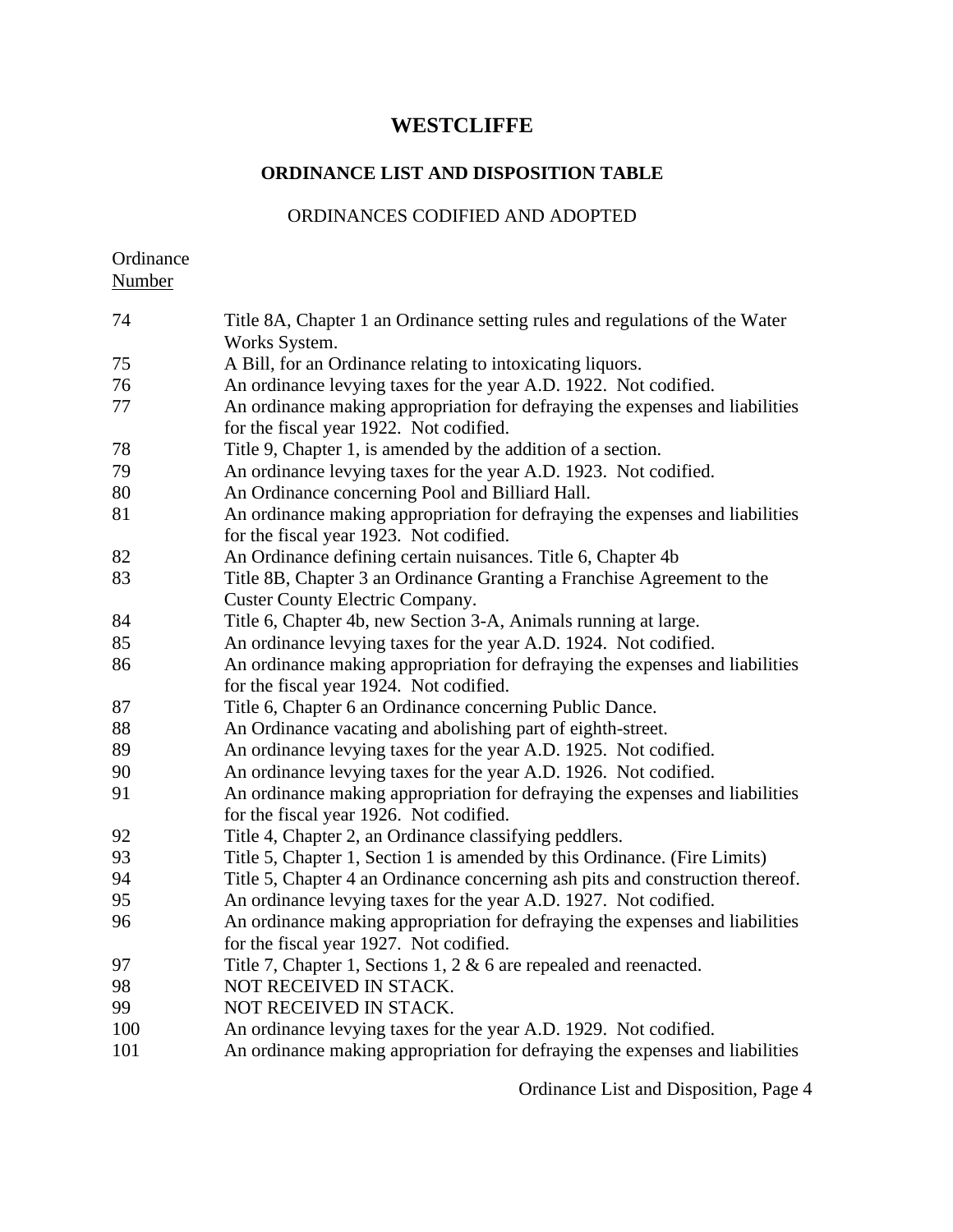## **ORDINANCE LIST AND DISPOSITION TABLE**

### ORDINANCES CODIFIED AND ADOPTED

**Ordinance** Number

|     | for the fiscal year 1929. Not codified.                                      |
|-----|------------------------------------------------------------------------------|
| 102 | An ordinance levying taxes for the year A.D. 1930. Not codified.             |
| 103 | An ordinance making appropriation for defraying the expenses and liabilities |
|     | for the fiscal year 1930. Not codified.                                      |
| 104 | An ordinance levying taxes for the year A.D. 1930. Not codified.             |
| 105 | NOT RECEIVED IN STACK.                                                       |
| 106 | An ordinance levying taxes for the year A.D. 1931. Not codified.             |
| 107 | An ordinance making appropriation for defraying the expenses and liabilities |
|     | for the fiscal year 1932. Not codified.                                      |
| 108 | An ordinance levying taxes for the year A.D. 1932. Not codified.             |
| 109 | An ordinance making appropriation for defraying the expenses and liabilities |
|     | for the fiscal year 1934. Not codified.                                      |
| 110 | NOT RECEIVED IN STACK.                                                       |
| 111 | An ordinance making appropriation for defraying the expenses and liabilities |
|     | for the fiscal year 1935. Not codified.                                      |
| 112 | An ordinance levying taxes for the year A.D. 1935. Not codified.             |
| 113 | Title 6, Chapter 6, an Ordinance repealing Ordinance 87.                     |
| 114 | An ordinance making appropriation for defraying the expenses and liabilities |
|     | for the fiscal year 1936. Not codified.                                      |
| 115 | An ordinance levying taxes for the year A.D. 1936. Not codified.             |
| 116 | An ordinance levying taxes for the year A.D. 1936. Not codified.             |
| 117 | An ordinance levying taxes for the year A.D. 1937. Not codified.             |
| 118 | An ordinance levying taxes for the year A.D. 1938. Not codified.             |
| 119 | Title 8B, Chapter 4 an Ordinance granting a franchise agreement to the       |
|     | Mountain States Telephone Company.                                           |
| 120 | An ordinance levying taxes for the year A.D. 1939. Not codified.             |
| 121 | NOT RECEIVED IN STACK.                                                       |
| 122 | An ordinance levying taxes for the year A.D. 1941. Not codified.             |
| 123 | NOT RECEIVED IN STACK.                                                       |
| 124 | NOT RECEIVED IN STACK.                                                       |
| 125 | Title 8B, Chapter 3 an Ordinance granting a Franchise Agreement to the       |
|     | Southern Colorado Power Company.                                             |
| 126 | NOT RECEIVED IN STACK.                                                       |
| 127 | An ordinance levying taxes for the year A.D. 1944. Not codified.             |
| 128 | An ordinance levying taxes for the year A.D. 1945. Not codified.             |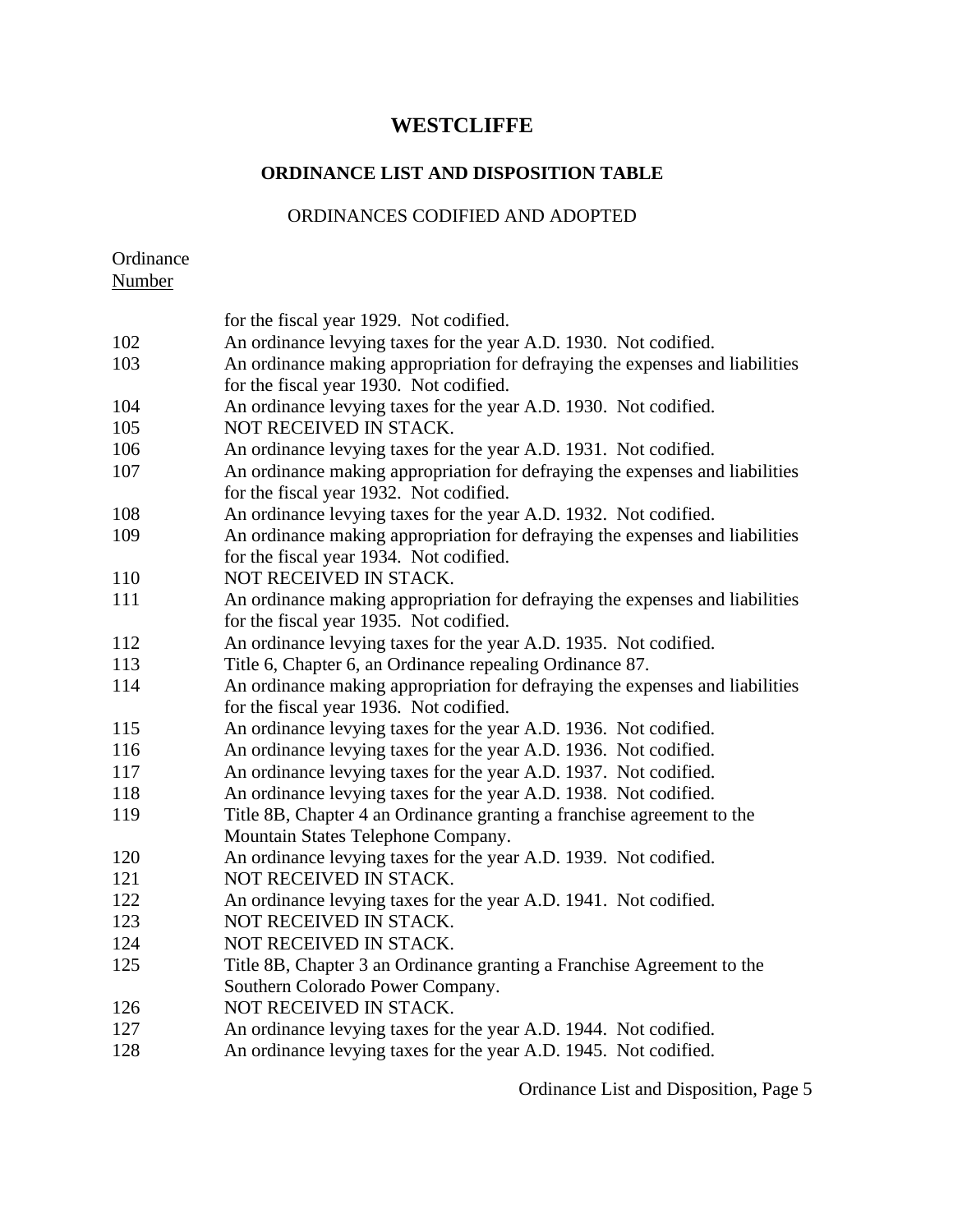# **ORDINANCE LIST AND DISPOSITION TABLE**

### ORDINANCES CODIFIED AND ADOPTED

Ordinance

Number

| 129    | An ordinance levying taxes for the year A.D. 1946. Not codified.                                                                        |
|--------|-----------------------------------------------------------------------------------------------------------------------------------------|
| 130    | Title 8A, Chapter 1, an Ordinance concerning the regulation and control of the                                                          |
|        | water works system of the Town of Westcliffe. This Ordinance also repeal                                                                |
| 130    | Ordinance #73.                                                                                                                          |
| 131    | Title 3, Chapter 1, an Ordinance requiring building permits.                                                                            |
| 132    | An ordinance levying taxes for the year A.D. 1947. Not codified.                                                                        |
| 133    | Title 7, Ordinance 133, an Ordinance regulating the parking of trucks on the<br>streets.                                                |
| 134    | An ordinance levying taxes for the year A.D. 1948. Not codified.                                                                        |
| 135    | An ordinance levying taxes for the year A.D. 1949. Not codified.                                                                        |
| 136    | Title 6, Chapter 7, an Ordinance relating to Minors.                                                                                    |
| 137    | An ordinance levying taxes for the year A.D. 1950. Not codified.                                                                        |
| 138    | Title 9, Chapter 1, an Ordinance Regulating Traffic Within City Limits.                                                                 |
| 139    | Title 5, Chapter 2, an Ordinance Regulating Public Assemblage Buildings and<br>their exits.                                             |
| 140    | Title 5, Chapter 2, an Ordinance Regulating Public Assemblage Building and<br>their Exits; this Ordinance repeals Ordinance Number 139. |
| 141    | An ordinance levying taxes for the year A.D. 1951. Not codified.                                                                        |
| 142    | An ordinance levying taxes for the year A.D. 1952. Not codified.                                                                        |
| 143    | An ordinance levying taxes for the year A.D. 1953. Not codified.                                                                        |
| 144    | Title 9, Chapter 1, an Ordinance Regulating Traffic Within City Limits.                                                                 |
| 145    | Ordinance 130, Series 1947 repealed and replaced are amended.                                                                           |
| 146    | An ordinance levying taxes for the year A.D. 1954. Not codified.                                                                        |
| 147    | NOT RECEIVED IN STACK.                                                                                                                  |
| 148    | Title 6, Chapter 8, an Ordinance pertaining to Malicious Mischief.                                                                      |
| 149    | Title 1, Chapter 10 an Ordinance concerning Social Security. 1955                                                                       |
| 150    | NOT RECEIVED IN STACK.                                                                                                                  |
| 151    | Title 6, Chapter 4, an Ordinance pertaining to Dogs and repeals Ordinance 8.                                                            |
| 1956   |                                                                                                                                         |
|        | An ordinance levying taxes for the year A.D. 1957. Not Codified.                                                                        |
|        | An ordinance levying taxes for the year A.D. 1959. Not Codified.                                                                        |
|        | An ordinance levying taxes for the year A.D. 1960. Not Codified.                                                                        |
|        | An ordinance levying taxes for the year A.D. 1961. Not Codified.                                                                        |
| 152    | An Ordinance dedicating an avenue and a street for public use.1966                                                                      |
| 153    | An ordinance levying taxes for the year A.D. 1967. Not codified.                                                                        |
| 154    | An Ordinance concerning traffic upon the public streets.                                                                                |
| 1-1962 | Title 8B, Chapter 3 an Ordinance granting to Western Power & Gas Company the                                                            |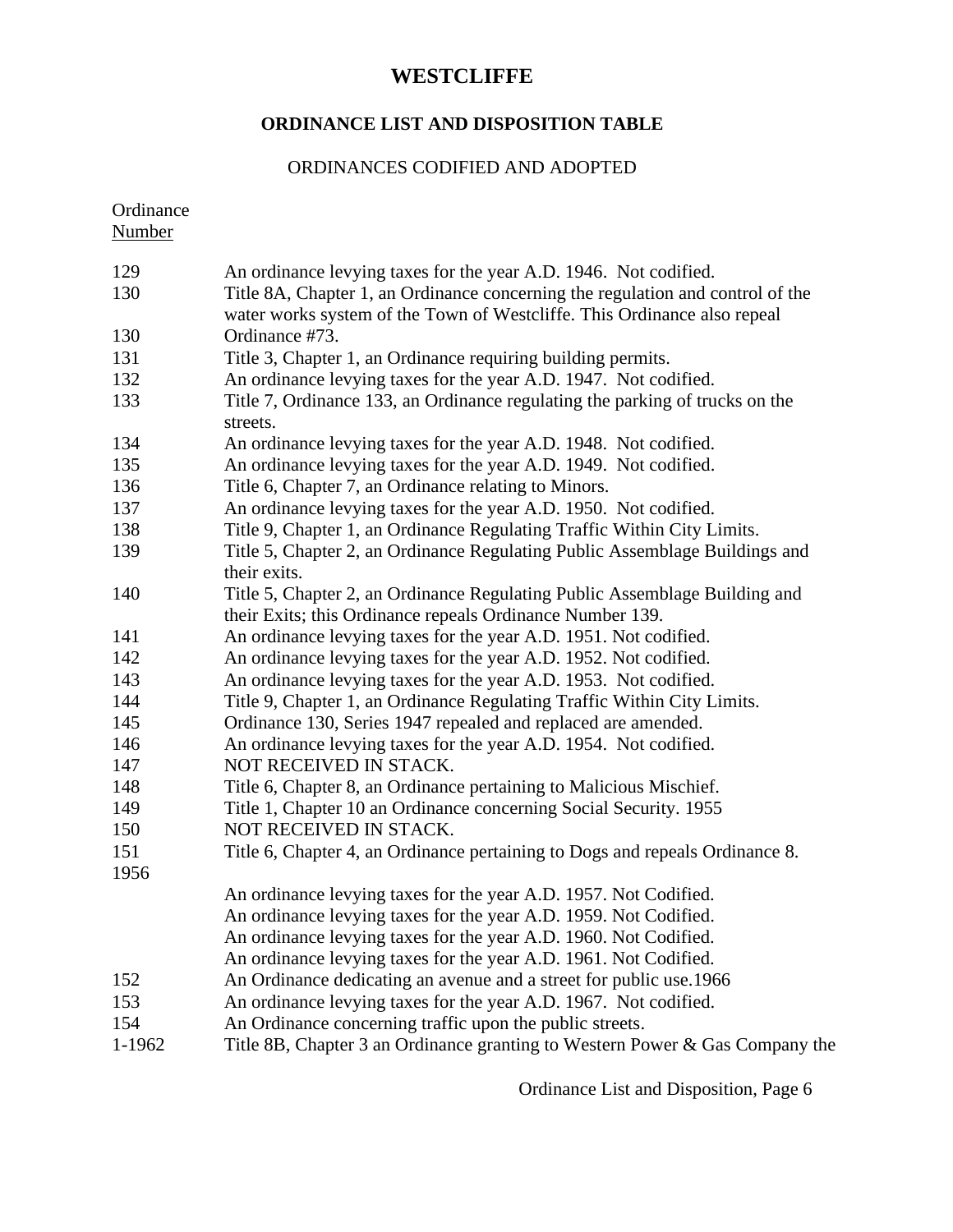## **ORDINANCE LIST AND DISPOSITION TABLE**

### ORDINANCES CODIFIED AND ADOPTED

Ordinance

Number

|         | franchise to supply the Town of Westcliffe with power. It also repeals Ord. 125. |
|---------|----------------------------------------------------------------------------------|
| 155     | Title 10, Chapter 2, an Ordinance concerning Town Planning and Zoning and        |
|         | Requiring Building and Land Use Approval.                                        |
| 156     | An ordinance levying taxes for the year A.D. 1968. Not codified.                 |
| 157     | An ordinance levying taxes for the year A.D. 1969. Not codified.                 |
| 1-1970  | An ordinance regarding the Sale of Certain Real Property Owned by the Town of    |
|         | Westcliffe. Not Codified.                                                        |
| 2-1970  | An Ordinance regarding the Sale of Certain Real Property Owned by the Town of    |
|         | Westcliffe. Not Codified.                                                        |
| 1-1971  | An ordinance levying taxes for the year A.D. 1972. Not codified.                 |
| 2-1971  | Title 9, Chapter 1, Adopting Traffic Code and repeals Ordinance 144.             |
| 1-1972  | Title 1, Chapter 4, concerning terms for Trustees and Mayor.                     |
| 2-1972  | Title 5, Chapter 1, Section 2-1 and Section 3 is amends Ordinance 51.            |
| 3-1972  | An ordinance levying taxes for the year A.D. 1973. Not codified.                 |
| 4-1972  | An Ordinance making appropriations for defraying the expenses and liabilities of |
|         | the Town of Westcliffe 1973. Not Codified                                        |
| 5-1972  | An Ordinance Vacating and Abolishing part of Ninth Street. Not Codified.         |
| 6-1972  | Title 10, Chapter 1, a Zoning Ordinance.                                         |
| 1-1973  | Title 8A, Chapter 4 an Ordinance Securing Telecommunication Service.             |
| 2-1973  | Title 8A, Chapter 5 an Ordinance Concerning Unauthorized Placement of Utility    |
|         | Poles, Cables or Wires.                                                          |
| 3-1973  | Title 8B, Chapter 4 an Ordinance Concerning the Application for Public Utility   |
|         | Franchises.                                                                      |
| 4-1973  | An Ordinance Vacating Certain Portions of Certain Alleys. Not Codified.          |
| 5-1973  | Title 6, Chapter 3, an Ordinance Concerning the Keeping of Livestock within      |
|         | City Limits.                                                                     |
| 6-1973  | An Ordinance Selling and Disposing of Certain Real Estate. Not Codfied.          |
| 7-1973  | An Ordinance Annexing Certain Territory to the Town of Westcliffe, Colorado.     |
| 8-1973  | An Ordinance Annexing Certain Territory to the Town of Westcliffe, Colorado.     |
| 9-1973  | An Ordinance Annexing Certain Territory to the Town of Westcliffe,               |
|         | Colorado.                                                                        |
| 10-1973 | Title 1, Chapter 5, an Ordinance regarding fees for Annexation.                  |
| 11-1973 | An Ordinance Creating a Special Revenue Sharing Trust Fund.                      |
| 12-1973 | An Ordinance levying tax for the year 1974. Not Codified                         |
| 13-1973 | An Ordinance appropriating monies from the budget for the fiscal year 1975       |

budget. Not codified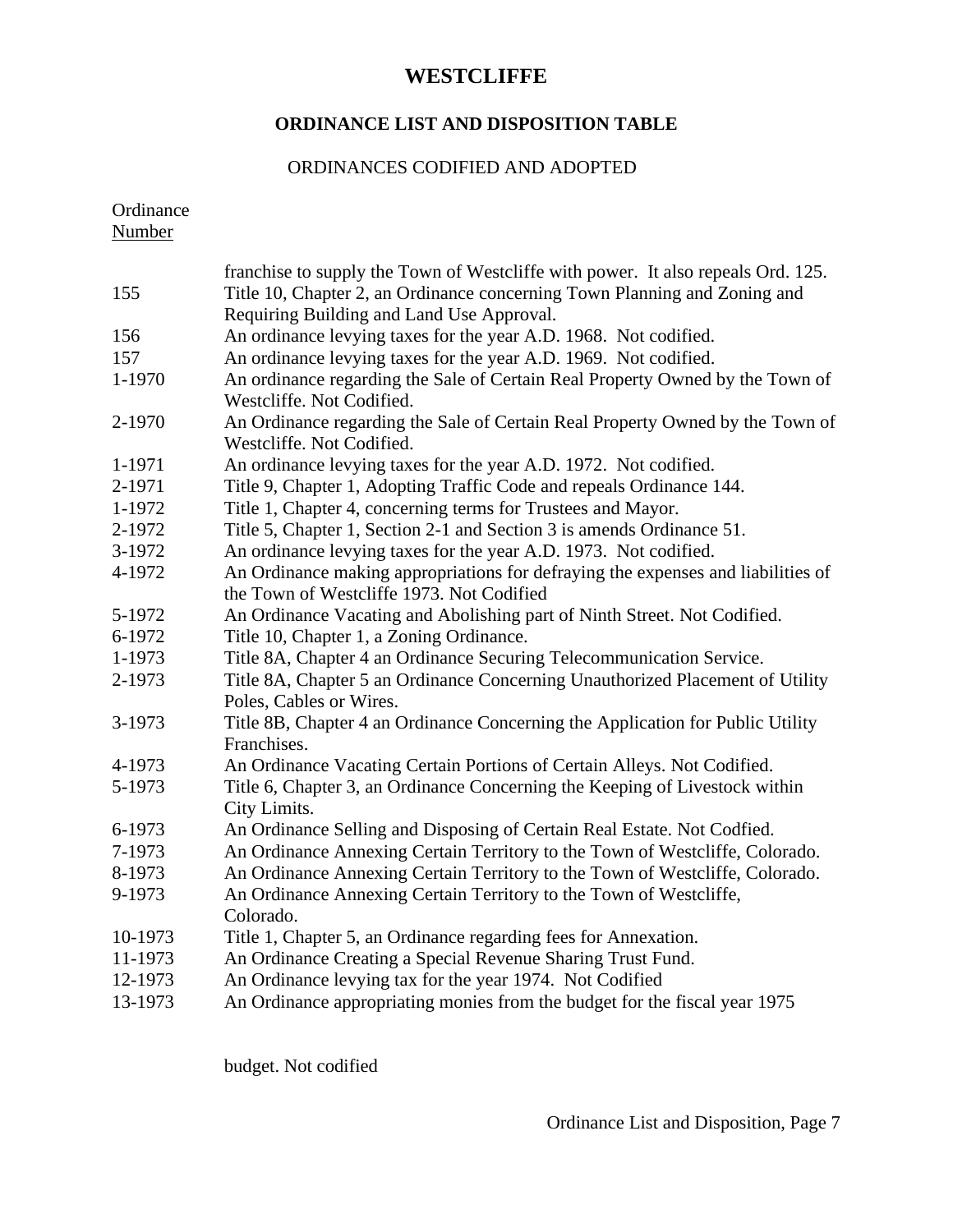### **ORDINANCE LIST AND DISPOSITION TABLE**

### ORDINANCES CODIFIED AND ADOPTED

Ordinance Number

| 1-1974  | Title 4, Chapter 3, an Ordinance regarding Sales Tax. This Ordinance repeals<br>Ordinances; 1-1973, 2-1973 and 3-1973                                              |
|---------|--------------------------------------------------------------------------------------------------------------------------------------------------------------------|
| 2-1974  | Title 1, Chapter 3a, an Ordinance regarding a contract with the County<br>Sheriff.                                                                                 |
| 3-1974  | An Ordinance appropriating additional sums of money to defray expenses in<br>excess of amounts budgeted. Not Codified.                                             |
| 4-1974  | An Ordinance appropriating money from the special revenue sharing trust and<br>to defray expenses in excess of amounts budgeted. Not Codified.                     |
| 5-1974  | An Ordinance amending Ordinance 6-1972 (Zoning Map). Changing Block<br>39, Town of Westcliffe, Second Filing, from U-1 to B-1.                                     |
| 6-1974  | An Ordinance vacating the alley in Block 39. Not Codified.                                                                                                         |
| 7-1974  | An Ordinance vacating certain portion of certain Alley in the Town of<br>Westcliffe. Not Codified.                                                                 |
| 8-1974  | An ordinance levying taxes for the year A.D. 1975. Not codified.                                                                                                   |
| 9-1974  | An Ordinance appropriating monies from the budget for the fiscal year 1975<br>budget. Not codified.                                                                |
| 10-1974 | Title 6, Chapter 3 an Ordinance to prohibit assault, battery, carrying weapons,<br>theft, disorderly conduct, public indecency, criminal trespass, and harassment. |
| 1-1975  | An Ordinance selling and disposing of the Town's Waterworks.                                                                                                       |
| 2-1975  | An Ordinance annexing certain territory to the Town of Westcliffe. Not<br>Codified.                                                                                |
| 3-1975  | Title 10, Chapter 1, Section C -both paragraphs- repealed and reenacted.                                                                                           |
| 4-1975  | Title 6, Chapter 9a an Ordinance prohibiting the growth or accumulation of weeds.                                                                                  |
| 5-1975  | Title 6, Chapter 9 an Ordinance prohibiting prostitution.                                                                                                          |
| 6-1975  | Title 8A, Chapter 2 an Ordinance relating to water and sewerage service that<br>is required.                                                                       |
| 7-1975  | An Ordinance appropriating additional sums of money to defray expenses.<br>Not Codified.                                                                           |
| 8-1975  | An ordinance levying taxes for the year A.D. 1976. Not codified.                                                                                                   |
| 1-1976  | Title 10, Chapter 1, Section 5-6-2 is amended<br>Title 10, Chapter 1, Section 5-6-4 is amended.                                                                    |
| 2-1976  | Title 6, Chapter 4 an Ord. regulating to the Harboring of Dogs, repeals Ord 151.                                                                                   |
| 3-1976  | An Ordinance appropriating additional sums of money to defray expenses in<br>excess of amounts budgeted. Not Codified.                                             |
| 4-1976  | An Ordinance appropriating additional sums of money to defray expenses in<br>excess of amounts budgeted. Not Codified.                                             |
| 5-1976  | An Ordinance appropriating additional sums of money to defray expenses in                                                                                          |
|         |                                                                                                                                                                    |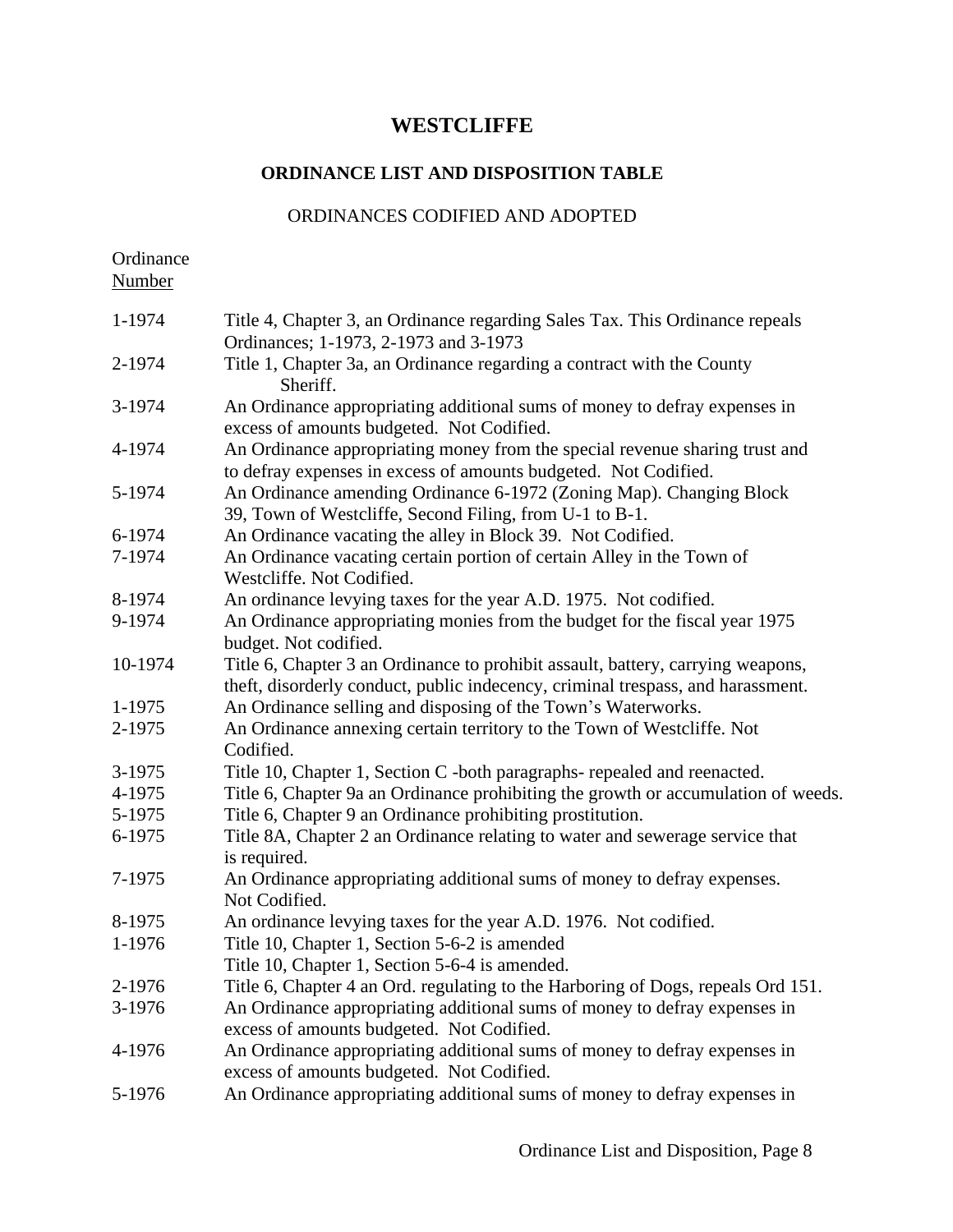### **ORDINANCE LIST AND DISPOSITION TABLE**

### ORDINANCES CODIFIED AND ADOPTED

Ordinance

| Number  |                                                                                                                                                                                  |
|---------|----------------------------------------------------------------------------------------------------------------------------------------------------------------------------------|
|         | excess of amounts budgeted. Not Codified.                                                                                                                                        |
| 6-1976  | An ordinance levying taxes for the year A.D. 1977. Not codified.                                                                                                                 |
| 7-1976  | An Ordinance making appropriations for defraying the expenses and liabilities<br>of the Town of Westcliffe. Not Codified                                                         |
| 1-1977  | Title 6, Chapter 5 an Ordinance relating to the prohibiting vandalism and<br>negligent destruction of property.                                                                  |
| 2-1977  | An Ordinance selling and disposing of certain real estate. Not Codified.                                                                                                         |
| 3-1977  | An Ordinance appropriating additional sums of money to defray expenses.<br>Not Codified.                                                                                         |
| 4-1977  | An Ordinance contracting with Red Wolverton to permit the operation of a<br>stable for entertainment purposes. Contract good for June, July and August of<br>1997. Not Codified. |
| 5-1977  | An Ordinance appropriating additional sums of money to defray expenses.<br>Not Codified.                                                                                         |
| 6-1977  | Title 10, Zoning Map is amended.                                                                                                                                                 |
| 7-1977  | An Ordinance appropriating additional sums of money to defray expenses.<br>Not Codified.                                                                                         |
| 8-1977  | An ordinance levying taxes for the year A.D. 1977. Not codified.                                                                                                                 |
| 9-1977  | An Ordinance appropriating monies from the budget for the fiscal year 1978<br>budget. Not codified.                                                                              |
| 10-1977 | Title 4, Chapter 5, Section 1 is repealed and reenacted.                                                                                                                         |
|         | Title 4, Chapter 5, Section 4 is repealed and reenacted.                                                                                                                         |
| 11-1977 | An Ordinance appropriating additional sums of money to defray expenses.<br>Not Codified.                                                                                         |
| 12-1977 | An Ordinance appropriating additional sums of money to defray expenses.<br>Not Codified.                                                                                         |
| 1-1978  | An Ordinance appropriating additional sums of money to defray expenses.<br>Not Codified.                                                                                         |
| 2-1978  | An Ordinance Levying Taxes in the Town of Westcliffe. Not codified                                                                                                               |
| 3-1978  | An Ordinance making appropriations for defraying the expenses and liabilities<br>of the Town of Westcliffe 1979. Not Codified                                                    |
| 1-1979  | An Ordinance Levying Taxes in the Town of Westcliffe. Not codified                                                                                                               |
| 2-1979  | An Ordinance appropriating additional sums of money to defray expenses.<br>Not Codified.                                                                                         |
| 1-1980  | An Ordinance Levying Taxes in the Town of Westcliffe. Not codified                                                                                                               |
| 2-1980  | An Ordinance appropriating additional sums of money to defray expenses.<br>Not Codified.                                                                                         |
| 1-1981  | Title 9, Adopt the Model Traffic Code 1995 Edition                                                                                                                               |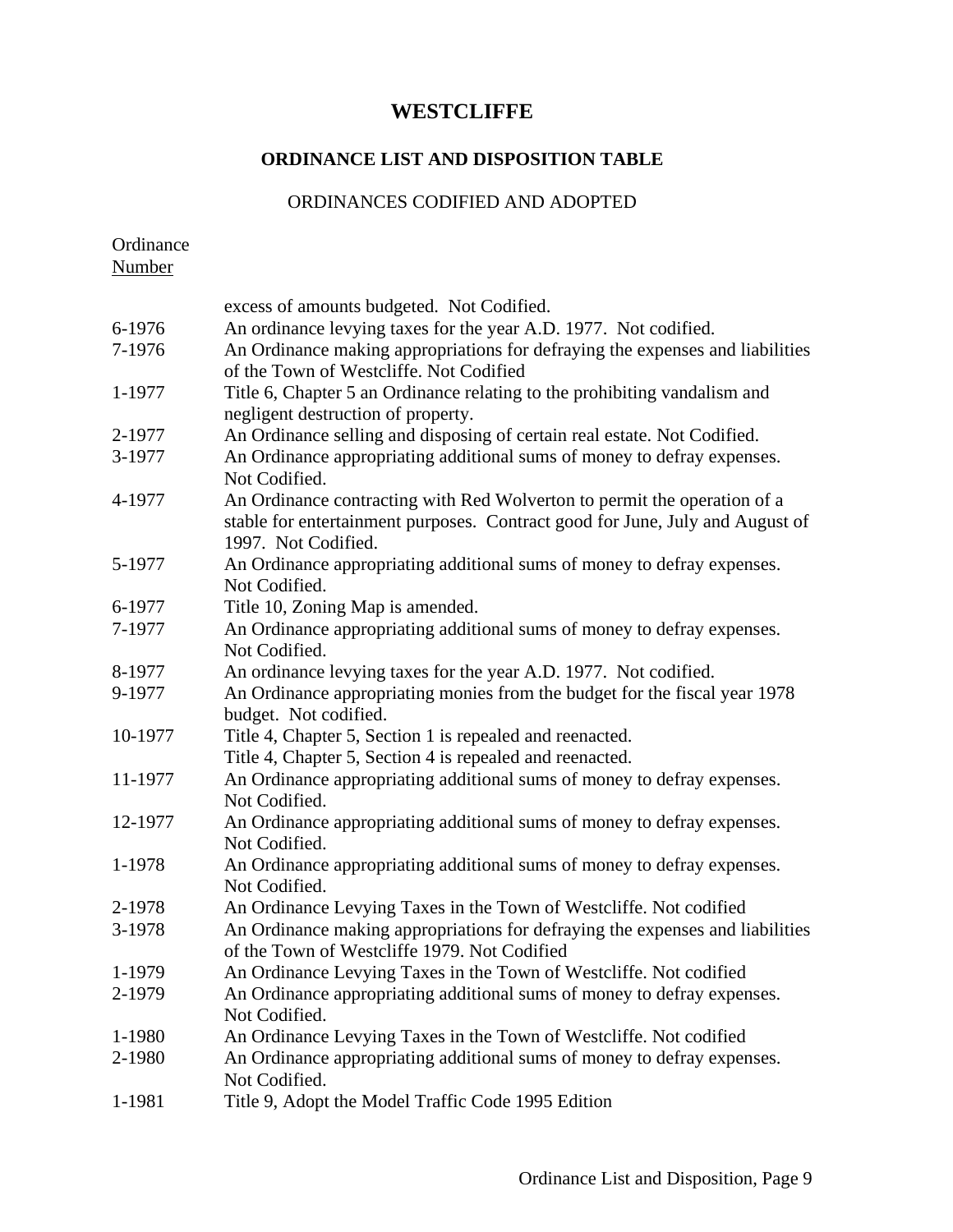#### **ORDINANCE LIST AND DISPOSITION TABLE**

#### ORDINANCES CODIFIED AND ADOPTED

Ordinance Number

2-1981 An Ordinance Levying Taxes in the Town of Westcliffe. Not codified 3-1981 An Ordinance appropriating additional sums of money to defray expenses. Not Codified. 1-1982 An Ordinance accepting the Plat of Adams Addition to Town of Westcliffe. Not Codified. 2-1982 An Ordinance amending the Plat of Adams Addition to the Town of Westcliffe, Filing No. 1. Not Codified. 3-1982 There is no record of this Ordinance # 4-1982 An Ordinance making appropriations for defraying the expenses and liabilities of the Town of Westcliffe. Not Codified 5-1982 An Ordinance Accepting the Plat of Vivienda Parque Townhomes in the Town of Westcliffe. Not Codified. 1-1983 Title 10, Chapter 1, Section 5-6-2-j is repealed and reenacted. 2-1983 Title 3, Chapter 2 an Ordinance Adopting the Uniform Building Code. 3-1983 Title 10, An Ordinance and map establishing Zoning Districts. 4-1983 An Ordinance Levying Taxes in the Town of Westcliffe. Not codified 5-1983 An Ordinance making appropriations for defraying the expenses and liabilities of the Town of Westcliffe. Not Codified 1-1984 Title 6, Chapter 7 is repealed and reenacted. 2-1984 An Ordinance accepting the Plat of Vivienda Parque Townhomes filing #2 in the Town of Westcliffe. Not Codified. 3-1984 An Ordinance repealing Ordinance 1-1984. (This Ordinance Voided; refer to Ordinance 6-1984) 4-1984 Title 7, Chapter 2 an Ordinance regarding Excavation. 5-1984 An Ordinance Amending the Plat of Adams addition to the Town of Westcliffe. Not Codified. 6-1984 An Ordinance repealing Ordinance 3-1984. 7-1984 Title 8B, Chapter 2 an Ordinance granting a nonexclusive Cable T.V. Franchise agreement to Custom Cable of Colorado, Inc. 8-1984 An Ordinance accepting the Plat of Adams Addition to the Town of Westcliffe. Not Codified. 9-1984 A Bill for Ordinance 8-1984 accepting the Plat of AAdams Addition to the Town of Westcliffe, Trailer Park Filing@, and zoning the same. Not Codified. 10-1984 Title 10, Chapter 1, Section 5-H amended by changing U-1 to R-4. 11-1984 Title 6, Chapter 6 an Ordinance regarding Possession of Alcoholic Beverages Prohibited. 12-1984 Title 1, Chapter 6, Section 1 an Ordinance establishing the position of the Clerk of the Municipal Court. 13-1984 Title 1, Chapter 6, Section 2 an Ordinance regarding Salary for Clerk of the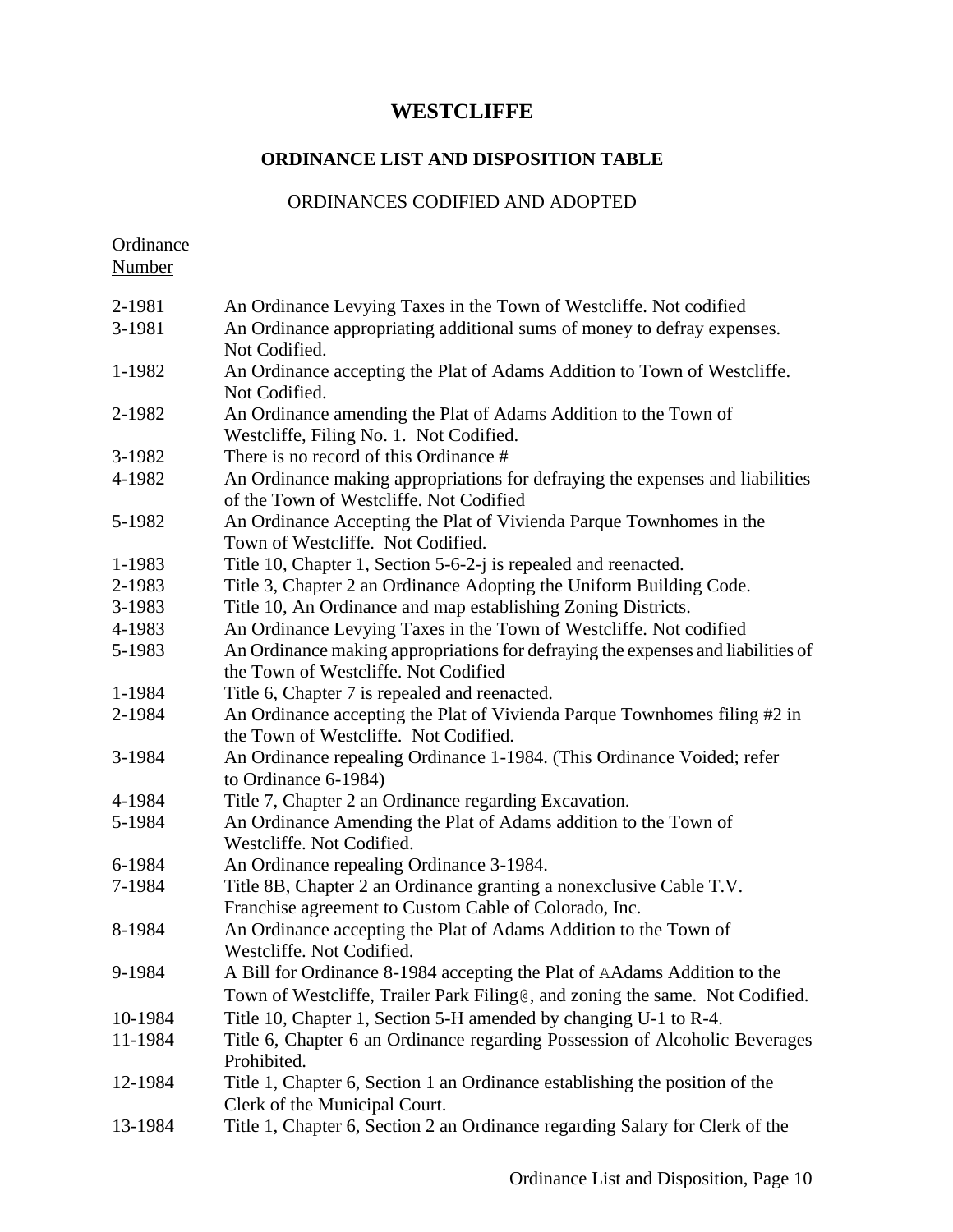#### **ORDINANCE LIST AND DISPOSITION TABLE**

#### ORDINANCES CODIFIED AND ADOPTED

Ordinance

Number Municipal Court. 14-1984 Title 1, Chapter 6, Section 3 an Ordinance regarding a Performance Bond for the Clerk of the Municipal Court. 15-1984 An Ordinance making appropriations for defraying the expenses and liabilities of the Town of Westcliffe. Not Codified 16-1984 An Ordinance Levying Taxes in the Town of Westcliffe. Not codified 1-1985 Title 10, Chapter 1, Section 4 an Ordinance amending the section with the addition of a definition number 35, and changing the numbering of the following to be in sequence. Title 10, Chapter 1, Section 5-E-2 an Ordinance amending the section with the addition of section *g.* 2-1985 Title 3, Chapter 2 is repealed and reenacted. 3-1985 Title 3, Chapter 2 is repealed and reenacted. 4-1985 An Ordinance amending the Zoning Map. 5-1985 Title 6, Chapter 5 an Ordinance for the control of Domestic Animals. 6-1985 Title 3, Chapter 2 an Ordinance concerning the Uniform Building Code. Also repealing Ordinance 2-1983. 7-1985 An Ordinance to establish a supplementary budget and appropriation for the fiscal year 1985. Not Codified. 8-1985 An Ordinance to establish a supplementary budget and appropriation for the fiscal year 1985. Not Codified. 9-1985 An Ordinance to transfer budgeted and appropriated monies between budgeted funds. Not Codified. 10-1985 Title 7, Chapter 2 is repealed and reenacted. (Ord. 4-1984 is repealed) 11-1985 Title 6, Chapter 2 an Ordinance regarding Glass Containers in the Park. 12-1985 An Ordinance accepting the dedication of Bassick Place. Not Codified. 13-1985 Title 10, Chapter 1, Section 2-C an Ordinance adopting a revised official Zoning Map for the Town of Westcliffe. (Changes made by adding the information from this Ordinance to the original paragraph in that section.) 14-1985 An Ordinance accepting the dedication of streets within the Adams subdivision. Not Codified. 15-1985 An Ordinance levying taxes on taxable property within the territorial limits of the Town of Westcliffe. Not Codified. 16-1985 An Ordinance Establishing and adopting a Budget for the Fiscal Year 1986. Not Codified 17-1985 An Ordinance Appropriating Monies from the Budget for the Fiscal Year 1986. Not Codified. 1-1986 Title 7, Chapter 6 is amended by the addition of Section 8. 2-1986 An Ordinance vacating a street in the Town of Westcliffe. 3-1986 Title 10,

Chapter 1 an Ordinance amending the Zoning Map. (This Ordinance amends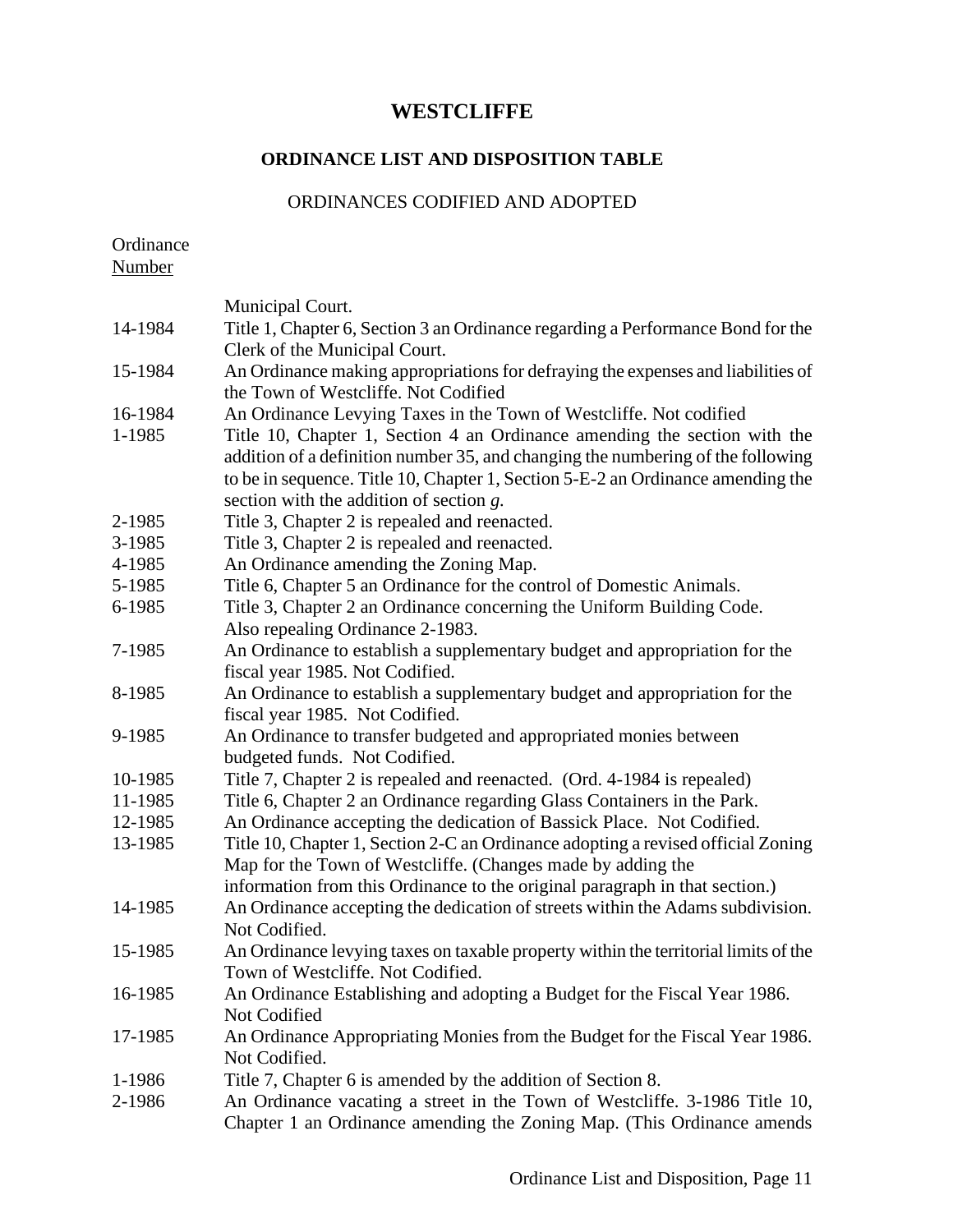## **ORDINANCE LIST AND DISPOSITION TABLE**

#### ORDINANCES CODIFIED AND ADOPTED

| Ordinance<br>Number |                                                                                                                           |
|---------------------|---------------------------------------------------------------------------------------------------------------------------|
|                     |                                                                                                                           |
|                     | Ordinance 6-1976, not received in our copies.)                                                                            |
| 4-1986              | Title 8A, Chapter 3 an Ordinance in regards to Individual Sewage Disposal<br>Systems.                                     |
| 5-1986              | An Ordinance levying taxes on taxable property with the territorial limits.<br>Not Codified.                              |
| 6-1986              | This Ordinance amends each of the following with the addition of a Section<br>setting minimum and maximum penalties.      |
|                     | Title 6, Chapter 1, Sections 1, 2, 3, 4, 5, 6, 7, 8, 9, 10, 11, 12, 13, 14, 15, 16, 17, 18,<br>19,20,21,22,23 and 24.     |
|                     | Title 6, Chapter 4 is also amended by the addition of a minimum and maximum<br>penalty section.                           |
| 7-1986              | This Ordinance repeals the following Ordinances:                                                                          |
|                     | Ordinance 1-1984, Title 6, Chapter 7, Section 3 is repealed.                                                              |
|                     | Ordinance 11-1984, Title 6, Chapter 6, Section 3 was repealed and reenacted                                               |
|                     | by the change of the penalties for violations.                                                                            |
|                     | Ordinance 136-1950 is repealed.                                                                                           |
|                     | Ordinance 75-1921 is repealed. (A Bill for Liquors)                                                                       |
|                     | Ordinance 54-1911, Title 4, Chapter 3 is repealed.                                                                        |
|                     | Ordinance 1-1977, Title 6, Chapter 5 is repealed.                                                                         |
|                     | Ordinance 5-1887, Title 6, Chapter 2 is repealed.                                                                         |
|                     | Ordinance 10-1974, Title 6, Chapter 3 is repealed.                                                                        |
|                     | Ordinance 5-1975, Title 6, Chapter 9 is repealed.                                                                         |
|                     | Ordinance 6-1887, Title 6, Chapter 4b is repealed.                                                                        |
|                     | Ordinance 8-1888, Title 6, Chapter 4 is repealed.                                                                         |
|                     | Ordinance 82-1923, is repealed.                                                                                           |
|                     | Ordinance 84-1923, Title 6, Chapter 4b, Section 3-A is repealed. (Complete<br>chapter was repealed above in this section) |
|                     | Ordinance 151-1956, Title 6, Chapter 4 is repealed. (Ord. 8 was repealed by                                               |
|                     | Ord. 151-1956)                                                                                                            |
|                     | Ordinance 5-1973, Title 6, Chapter 4a, Section 4 is repealed.                                                             |
|                     | Ordinance 2-1976, Title 6, Chapter 4 is repealed. (Ord. 2-1976 repealed Ord.<br>151)                                      |
| 8-1986              | Title 6, Chapter 1, Section 1 an Ordinance regarding Destruction of Public or<br>Private Property.                        |
| 9-1986              | Title 6, Chapter 1, Section 2 an Ordinance regarding Impersonation of an                                                  |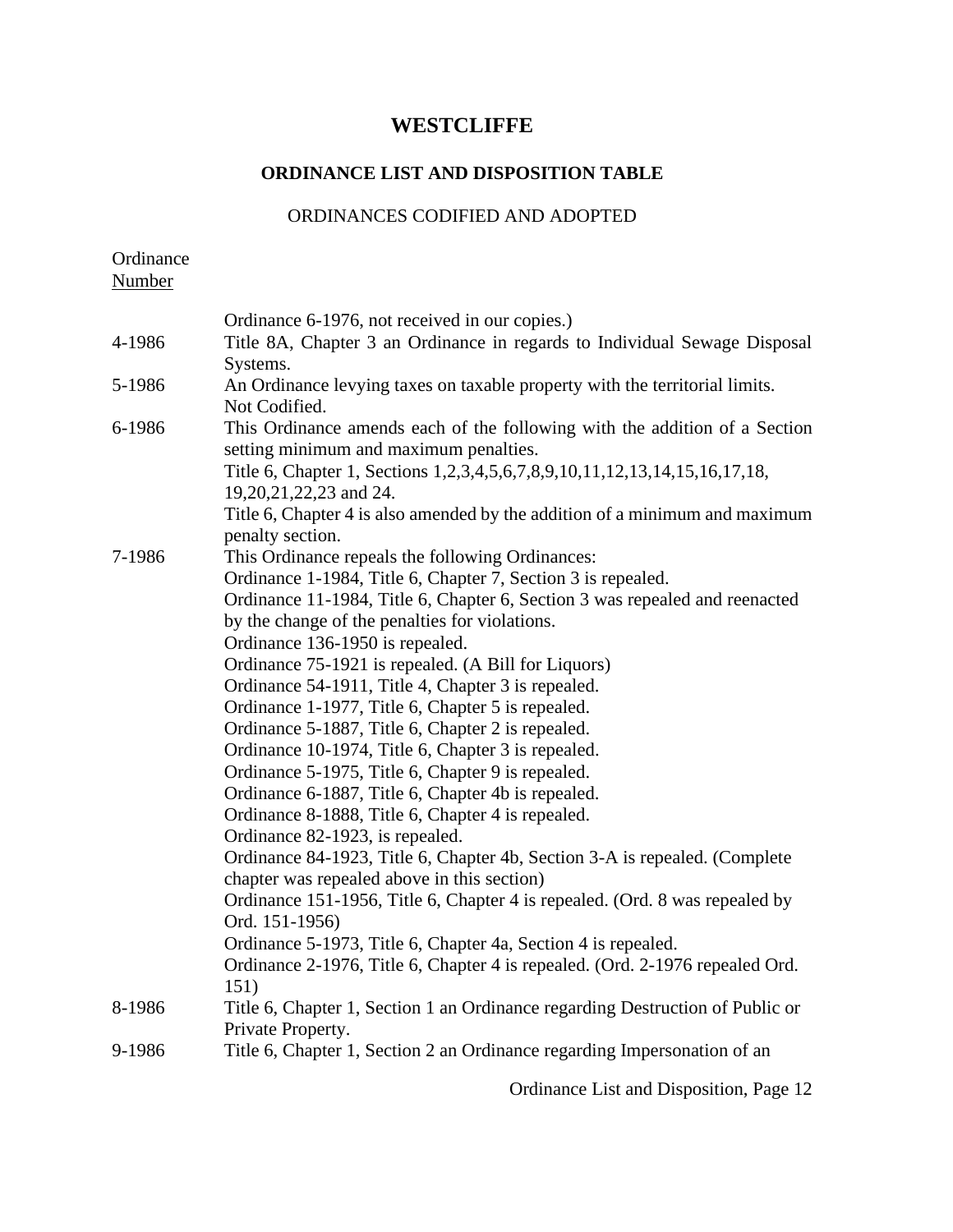## **ORDINANCE LIST AND DISPOSITION TABLE**

### ORDINANCES CODIFIED AND ADOPTED

Ordinance

Number

|         | Officer.                                                                       |
|---------|--------------------------------------------------------------------------------|
| 10-1986 | Title 6, Chapter 1, Section 3 an Ordinance regarding Lewd Acts.                |
| 11-1986 | Title 6, Chapter 1, Section 4 an Ordinance regarding Pornography.              |
| 12-1986 | Title 6, Chapter 1, Section 5 an Ordinance regarding Prohibiting Intoxication. |
| 13-1986 | Title 6, Chapter 1, Section 6 an Ordinance regarding Dangerous or Deadly       |
|         | Weapons.                                                                       |
| 14-1986 | Title 6, Chapter 1, Section 7 an Ordinance regarding Unsafe Transport of       |
|         | Animals.                                                                       |
| 15-1986 | Title 6, Chapter 1, Section 8 an Ordinance regarding Assault.                  |
| 16-1986 | Title 6, Chapter 1, Section 9 an Ordinance regarding Menacing.                 |
| 17-1986 | Title 6, Chapter 1, Section 10 an Ordinance regarding Possession of Burglar's  |
|         | Tools.                                                                         |
| 18-1986 | Title 6, Chapter 1, Section 11 an Ordinance regarding Theft.                   |
| 19-1986 | Title 6, Chapter 1, Section 12 an Ordinance regarding Disorderly Conduct.      |
| 20-1986 | Title 6, Chapter 1, Section 13 an Ordinance regarding Criminal Trespass.       |
| 21-1986 | Title 6, Chapter 1, Section 14 an Ordinance regarding Harassment.              |
| 22-1986 | Title 6, Chapter 1, Section 15 an Ordinance regarding Prostitution and Other   |
|         | Acts.                                                                          |
| 23-1986 | Title 6, Chapter 1, Section 16 an Ordinance regarding Littering.               |
| 24-1986 | Title 6, Chapter 1, Section 17 an Ordinance regarding Damage to Public         |
|         | Thoroughfares.                                                                 |
| 25-1986 | Title 6, Chapter 1, Section 18 an Ordinance regarding Nuisances.               |
| 26-1986 | Title 6, Chapter 1, Section 19 an Ordinance regarding Window Peeping.          |
| 27-1986 | Title 6, Chapter 1, Section 20 an Ordinance regarding False Alarms.            |
| 28-1986 | Title 6, Chapter 1, Section 21 an Ordinance regarding Cruelty to Animals.      |
| 29-1986 | Title 6, Chapter 1, Section 22 an Ordinance regarding Gambling.                |
| 30-1986 | Title 6, Chapter 1, Section 23 an Ordinance regarding Obstructing Streets and  |
|         | Sidewalks.                                                                     |
| 31-1986 | Title 6, Chapter 1, Section 24 an Ordinance regarding Skating and              |
|         | Bicycling.                                                                     |
| 32-1986 | Title 8B, Chapter 5 is amended with the addition of Section 8 which is an      |
|         | extension of time on their franchise agreement.                                |
| 33-1986 | An Ordinance establishing and adopting a budget for the fiscal year 1987. Not  |
|         |                                                                                |
|         | Codified.                                                                      |
| 34-1986 | An Ordinance appropriating monies from the budget for the fiscal year 1987     |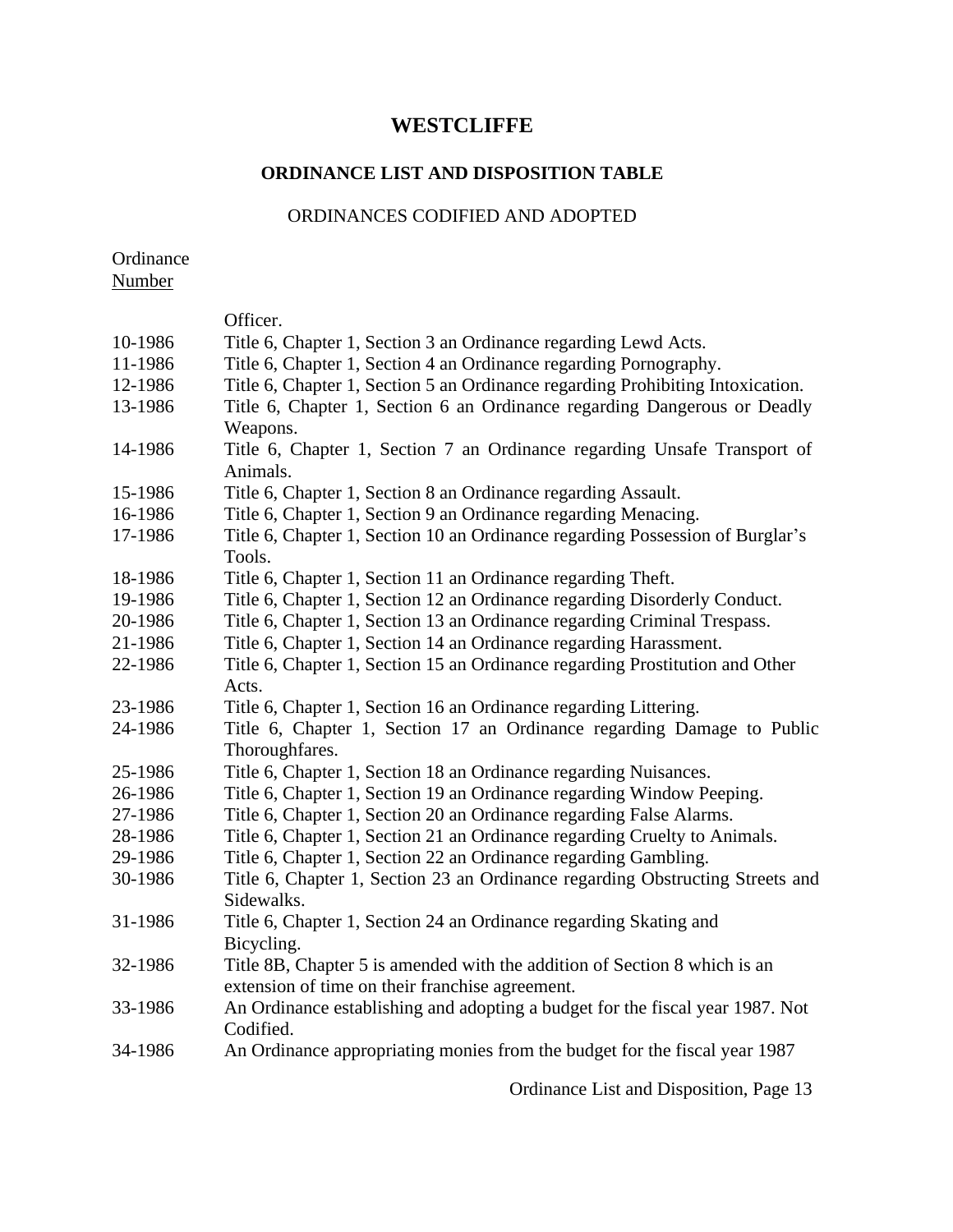## **ORDINANCE LIST AND DISPOSITION TABLE**

### ORDINANCES CODIFIED AND ADOPTED

| Ordinance |  |
|-----------|--|
| Number    |  |

|         | budget. Not Codified.                                                           |
|---------|---------------------------------------------------------------------------------|
| 1-1987  | Title 8B, Chapter 3 is repealed and reenacted by this Ordinance, which grants   |
|         | Centel Corporation, a Kansas Corporation the Franchise to furnish the Town of   |
|         | Westcliffe and its inhabitants' electricity.                                    |
| 2-1987  | Title 1, Chapter 3a is replaced.                                                |
| 3-1987  | Title 1, Chapter 6 is replaced. (Replacing Ord. 13-1984, 14-1984 & 15-1984.)    |
| 4-1987  | Title 7, Chapter 2 is amended by the addition of Section 9.                     |
| 5-1987  | Title 10, Chapter 1, Section 4-C-13 is repealed and reenacted.                  |
|         | Title 10, Chapter 1, Section 4-C is amended by the addition of a new definition |
|         | numbered 34, with the following definitions renumbered accordingly.             |
|         | Title 10, Chapter 1, Section 5-H is amended by the changing of R-4 to U-1.      |
|         | Title 10, Chapter 1, Section 5-H-2 is repealed and reenacted.                   |
| 6-1987  | An Ordinance to Transfer Budgeted and Appropriated Monies. Not Codified         |
| 7-1987  | An Ordinance Establishing a Supplementary Budget. Not Codified                  |
| 8-1987  | An Ordinance amending the Zoning Map.                                           |
| 9-1987  | An Ordinance Establishing and adopting a Budget for the Fiscal Year 1988.       |
|         | Not Codified.                                                                   |
| 10-1987 | An Ordinance Appropriating Monies from the Budget for the Fiscal Year           |
|         | 1988. Not Codified.                                                             |
| 11-1987 | An Ordinance Levying Taxes on Taxable Property within the Territorial           |
|         | Limits. Not Codified.                                                           |
| 1-1988  | Title 3, Chapter 3 an Ordinance adopting the Uniform Code for the Abatement     |
|         | of Dangerous Buildings.                                                         |
| 2-1988  | Title 8B, Chapter 2 is amended by the franchise agreement being granted to a    |
|         | new company.                                                                    |
|         | Title 8B, Chapter 2, Section 2-7 is amended by the franchise agreement being    |
|         | granted to a new company.                                                       |
|         | Title 8B, Chapter 2, Section 8-3 is amended by changes in the verbiage.         |
|         | Title 8B, Chapter 2, Section 12-G is deleted in its entirety.                   |
|         | Title 8B, Chapter 2, Section 23 is deleted.                                     |
|         | Title 8B, Chapter 2, Section 28-D is repealed and reenacted.                    |
| 3-1988  | Title 10, Chapter 2 an Ordinance relating to Vested Property.                   |
| 4-1988  | An Ordinance Authorizing the Board of Trustees to Incur Indebtedness. Not       |
|         | Codified.                                                                       |
| 5-1988  | An Ordinance establishing a supplementary budget and appropriation of the       |
|         | fiscal year 1988. Not Codified.                                                 |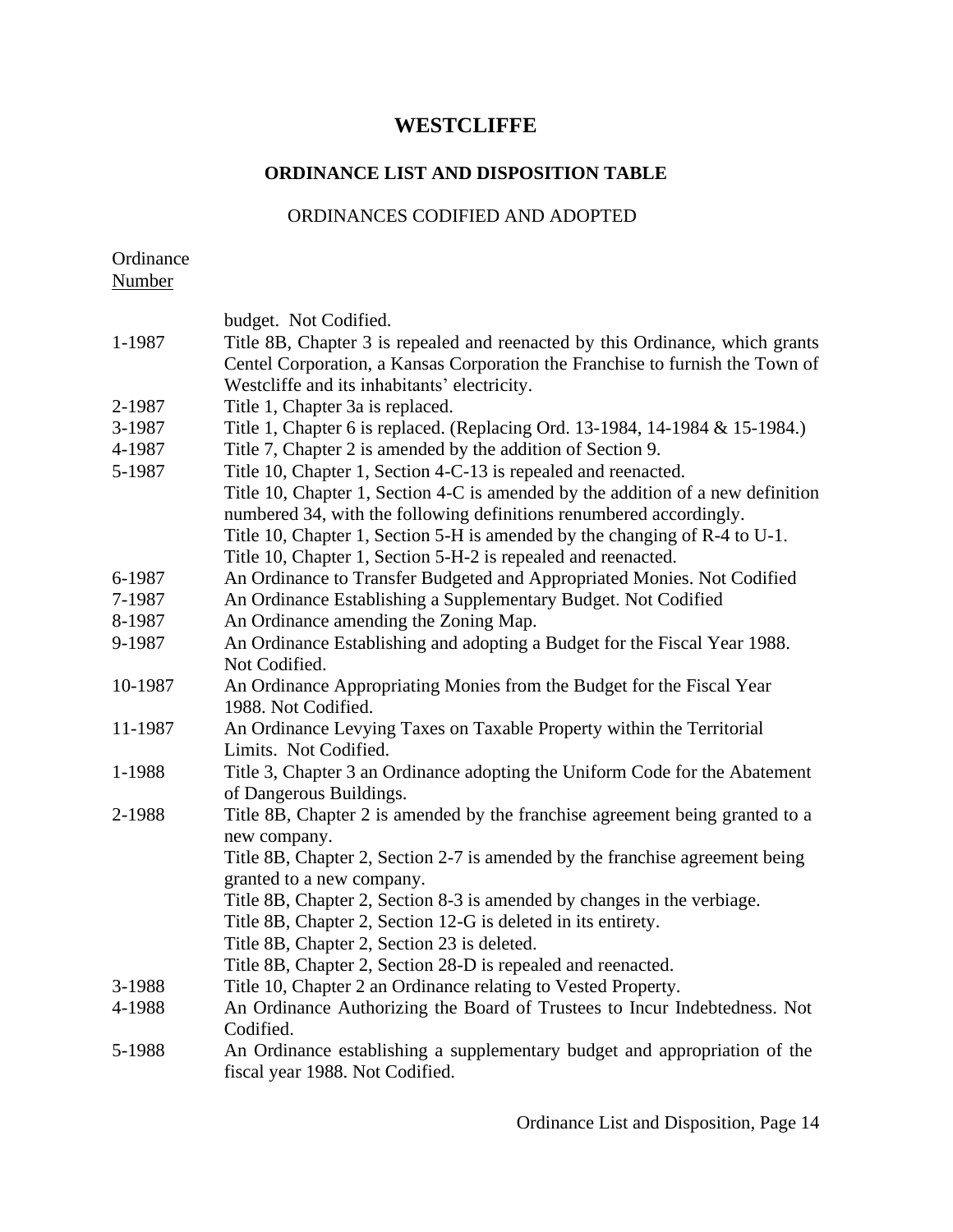## **ORDINANCE LIST AND DISPOSITION TABLE**

#### ORDINANCES CODIFIED AND ADOPTED

Ordinance Number

| 6-1988  | An Ordinance amending the Zoning Map.                                                                                                                                                                   |
|---------|---------------------------------------------------------------------------------------------------------------------------------------------------------------------------------------------------------|
| 7-1988  | An Ordinance authorizing the Board of Trustees to incur indebtedness. Not<br>Codified.                                                                                                                  |
| 8-1988  | An Ordinance establishing a supplementary budget and appropriation for the<br>fiscal year 1988. Not Codified.                                                                                           |
| 9-1988  | An Ordinance establishing and adopting a budget for the fiscal year 1989. Not<br>Codified.                                                                                                              |
| 10-1988 | An Ordinance appropriating monies from the budget for the fiscal year 1989.<br>Not Codified.                                                                                                            |
| 11-1988 | An Ordinance levying taxes on taxable property within the territorial limits.<br>Not Codified.                                                                                                          |
| 1-1989  | Title 1, Chapter 6 is amended by the addition of Section 26.                                                                                                                                            |
| 2-1989  | Title 10, Chapter 1, Section 4-C is amended by the addition of a definition #<br>2.1                                                                                                                    |
|         | Title 10, Chapter 1, Section 4-C-13 is repealed and reenacted.                                                                                                                                          |
| 2-1989  | Title 10, Chapter 1, Section 4-C-21 is repealed and reenacted. (Mobile Home is<br>replaced by Manufactured Homes.                                                                                       |
|         | Title 10, Chapter 1, Section 5 is amended by the addition of Subsection D.1.<br>Title 10, Chapter 1, Section 5-H-2 is returned to its original verbiage as in Ord. 6-1972<br>and adds R-3A to the list. |
|         | Title 10, Chapter 1, Section 10-C is amended by the addition of the third paragraph<br>and the fee schedule.                                                                                            |
|         | This Ordinance also makes changes to the Zoning Map.                                                                                                                                                    |
|         | Ordinance 5-1987 is repealed by this Ordinance. All Changes made due to this                                                                                                                            |
|         | Ordinance has been changed back to the original version.                                                                                                                                                |
| 3-1989  | An Ordinance establishing and adopting a budget of fiscal year 1990. Not Codified.                                                                                                                      |
| 4-1989  | An Ordinance appropriating monies from the budget for the fiscal year 1990. Not<br>Codified.                                                                                                            |
| 5-1989  | An Ordinance levying taxes on taxable property within the territorial limits. Not<br>Codified.                                                                                                          |
| 1-1990  | An Ordinance regarding fees for Veterans' Memorial Park.                                                                                                                                                |
| 2-1990  | Title 10, Chapter 4 an Ordinance limiting the above-ground storage of gasoline,<br>nitroglycerine or petroleum.                                                                                         |
| 3-1990  | Title 5, Chapter 3 an Ordinance adopting the Uniform Fire Code and the Uniform Fire<br>Code Standards.                                                                                                  |
| 4-1990  | An Ordinance amending the Zoning Map.                                                                                                                                                                   |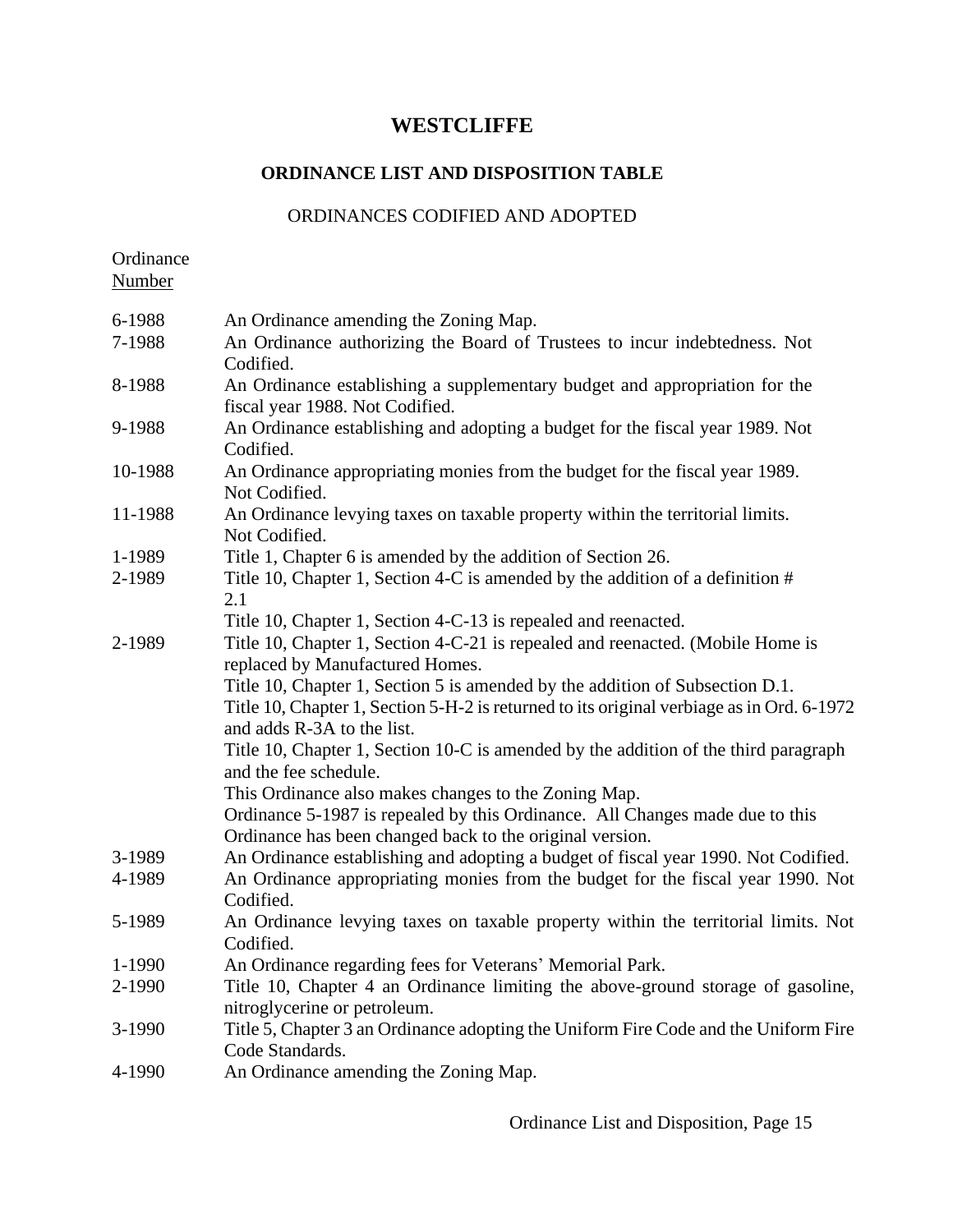## **ORDINANCE LIST AND DISPOSITION TABLE**

### ORDINANCES CODIFIED AND ADOPTED

Ordinance Number

| 5-1990 | An Ordinance vacating the alley way located in block 40. Not Codified.                       |
|--------|----------------------------------------------------------------------------------------------|
| 6-1990 | An Ordinance establishing and adopting a budget. Not Codified.                               |
| 7-1990 | An Ordinance appropriating monies from the budget for the fiscal year 1991. Not              |
|        | Codified.                                                                                    |
| 8-1990 | An Ordinance levying taxes on taxable property within the territorial limits. Not            |
|        | Codified.                                                                                    |
| 1-1991 | Title 3, Chapter 4 an Ordinance Adopting the Colorado State Plumbing Code.                   |
| 2-1991 | An Ordinance amending the Zoning Map.                                                        |
| 3-1991 | Title 3, Chapter 2 is repealed and reenacted.                                                |
| 4-1991 | Title 6, Chapter 5 an Ordinance establishing standards and penalties concerning              |
|        | animals. This Ordinance also repeals Ordinance 5-1985.                                       |
| 5-1991 | An Ordinance to adopt the budget. Not Codified.                                              |
| 6-1991 | An Ordinance appropriating monies from the budget for the fiscal year 1992. Not<br>Codified. |
| 7-1991 | An Ordinance levying taxes on taxable property. Not Codified.                                |
| 8-1991 | Title 6, Chapter 9 an Ordinance for the Control of Undesirable plants.                       |
| 9-1991 | Title 2, Chapter 1 an Ordinance creating a Plant Management Advisory Commission.             |
| 1-1992 | Title 7, Chapter 4 an Ordinance establishing Standards and Conditions of the use of          |
|        | Public Right of Way for Public Recreation, gatherings and celebrations within the            |
|        | boundaries of the Town of Westcliffe.                                                        |
| 2-1992 | An Ordinance vacating and approving the conveyance of certain real property. Not             |
|        | Codified.                                                                                    |
| 3-1992 | An Ordinance amending the 1992 budget. Not Codified.                                         |
| 4-1992 | An Ordinance adopt the budget for 1993. Not Codified.                                        |
| 5-1992 | An Ordinance appropriating monies from the budget for the fiscal year 1993. Not              |
|        | Codified.                                                                                    |
| 6-1992 | An Ordinance levying taxes on taxable property. Not Codified.                                |
| 1-1993 | Title 8A, Chapter 4 an Ordinance imposing an emergency telephone charge upon                 |
|        | telephone exchange access facilities.                                                        |
| 2-1993 | An Ordinance transferring additional sum of money to defray expenses.                        |
|        | Not Codified.                                                                                |
| 3-1993 | An Ordinance to adopt the budget for 1994. Not Codified.                                     |
| 4-1993 | An Ordinance appropriating monies from the budget for the fiscal year 1994. Not<br>Codified. |
| 5-1993 | An Ordinance levying taxes on taxable property within the territorial limits. Not            |
|        |                                                                                              |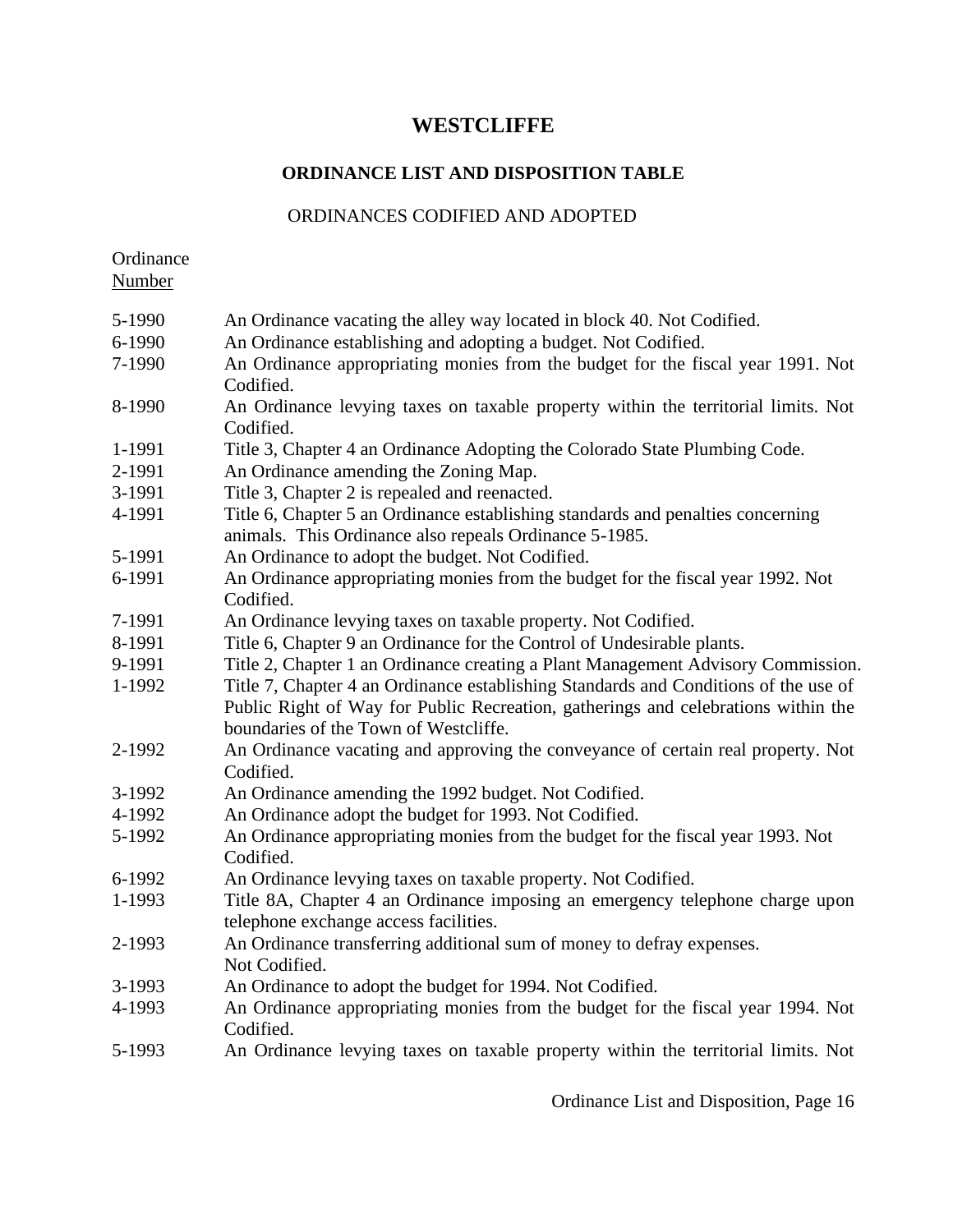## **ORDINANCE LIST AND DISPOSITION TABLE**

### ORDINANCES CODIFIED AND ADOPTED

**Ordinance** Number

|        | Codified.                                                                                                                                    |
|--------|----------------------------------------------------------------------------------------------------------------------------------------------|
| 1-1994 | Title 1, Chapter 7 an Ordinance canceling Municipal Elections.                                                                               |
| 2-1994 | An Ordinance summarizing expenditures and revenues for each fund and adopting a                                                              |
|        | budget for the year 1995. Not Codified.                                                                                                      |
| 3-1994 | An Ordinance appropriating sums of money to the various funds. Not Codified.                                                                 |
| 4-1994 | An Ordinance levying general property taxes for the year 1995. Not Codified.                                                                 |
| 1-1995 | Title 8B, Chapter 2 is replaced. The franchise agreement is granted to a new<br>company. (Ordinance 7-1984 is the Ordinance being replaced.) |
| 2-1995 | An Ordinance amending the zoning map.                                                                                                        |
| 3-1995 | An Ordinance rezoning a portion of the Town. Not Codified.                                                                                   |
| 4-1995 | An Ordinance transferring additional sums of money to defray expenses. Not<br>Codified                                                       |
| 5-1995 | An Ordinance summarizing expenditures and revenue for each fund and                                                                          |
|        | adopting a budget for 1996. Not Codified.                                                                                                    |
| 6-1995 | An Ordinance appropriating sums of money to the various funds and spending<br>agencies. Not Codified.                                        |
| 7-1995 | An Ordinance levying general property taxes for the year 1996. Not Codified.                                                                 |
| 1-1996 | An Ordinance amending the zoning map.                                                                                                        |
| 2-1996 | Title 9, Chapter 1 is repealed and reenacted.                                                                                                |
| 3-1996 | Title 3, Chapter 2 is repealed and reenacted. Ord. 3-1991 is repealed.                                                                       |
| 4-1996 | An Ordinance summarizing expenditures and revenues for each fund and                                                                         |
|        | adopting a budget for year 1997. Not Codified.                                                                                               |
| 5-1996 | An Ordinance appropriating sums of money to the various funds and spending<br>agencies. Not Codified.                                        |
| 6-1996 | An Ordinance levying general property taxes for the year 1997. Not Codified.                                                                 |
| 7-1996 | Title 10, Chapter 1, Section 10-C paragraph 1 is repealed and reenacted.                                                                     |
| 1-1997 | An Ordinance amending the zoning map.                                                                                                        |
| 2-1997 | An Ordinance amending the zoning map.                                                                                                        |
| 3-1997 | An Ordinance amending Ord. 6-1972, to rezone certain property                                                                                |
| 4-1997 | An Ordinance transferring additional sums of money to defray expenses. Not<br>Codified                                                       |
| 5-1997 | An Ordinance amending Ord. 6-1972, to rezone certain property.                                                                               |
| 6-1997 | An Ordinance summarizing expenditures and revenues for each fund and                                                                         |
|        | adopting a budget for year 1998. Not Codified.                                                                                               |
| 7-1997 | An Ordinance appropriating sums of money to the various funds and spending<br>agencies. Not Codified.                                        |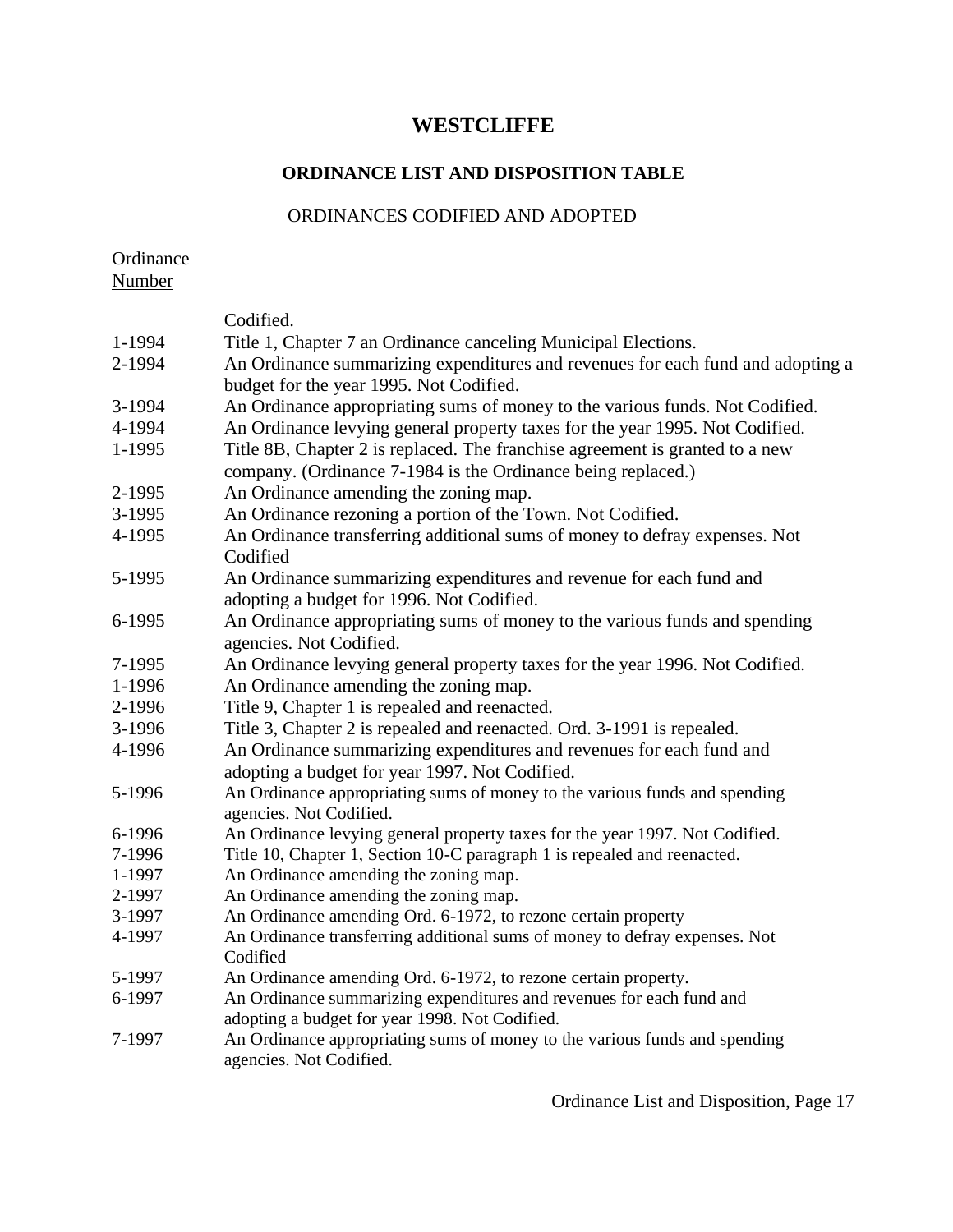#### **ORDINANCE LIST AND DISPOSITION TABLE**

#### ORDINANCES CODIFIED AND ADOPTED

**Ordinance** Number 8-1997 Title 10, Chapter 1, Section F-3 is enacted. 1-1998 An Ordinance authorizing the appointment of a town manager 2-1998 An Ordinance amending Ord. #6-1972 to provide certain uses by special review 3-1998 An Ordinance amending Ord. #6-1972 to rezone certain property 4-1998 An Ordinance providing for the annexation of certain property owned by Cub Creek, Co. 5-1998 An Ordinance amending Ord. #6-1972 to rezone certain property 6-1998 An Ordinance amending Ord. #6-1972 to rezone certain property 7-1998 An Ordinance authorizing the purchase of property located in the Town of Westcliffe for park purposes 8-1998 An Ordinance transferring additional sums of money to defray expenses in excess of amounts budgeted for 1998 9-1998 Title 4, Chapter 1, is repealed and reenacted. 10-1998 An Ordinance setting fees for subdivision application. Not Codified 11-1998 An Ordinance summarizing expenditures and revenues. Not Codified 12-1998 An Ordinance appropriating sums of money to various funds. Not Codified 13-1998 An Ordinance levying general property taxes for the year 1999. Not Codified 1-1999 An Ordinance of the Town of Westcliffe, CO, adopting by reference a codification of the existing Ordinances of the Town of a general and permanent nature which include the Uniform Building Code, 1994 Edition, the Uniform Code for the Abatement of Dangerous Buildings, Published May 1, 1985 and the State of Colorado Model Plumbing Code; Entitling the Codification the ACode of the Town of Westcliffe@; providing for the repeal of certain ordinances; providing for the maintenance of official copies of such code; and providing for the sale of such copies. 2-1999 Title 5, Chapter 2, An Ordinance providing for the pride, health and safety of the citizens of Westcliffe. 3-1999 Title 1, Chapter 1, Section 3, #1 amended. (Ordinance #1-1887) 4-1999 An Ordinance approving the final plat for Sangre de Cristo Village. Not Codified. 5-1999 An Ordinance modifying the setback requirements for a portion of Sangre View Park. Not Codified. 6-1999 An Ordinance amending Ord. 6-1972, to rezone certain property. 7-1999 An Ordinance amending Ord. 6-1972, to rezone certain property. 8-1999 An Ordinance amending Ord. 6-1972, to rezone certain property. 9-1999 Title 10, Chapter 2, Sections 1-8 are repeals and replaces. 10-1999 An Ordinance transferring additional sums of money to defray expenses in excess of amounts budgeted. Not Codified. 11-1999 An Ordinance summarizing expenditures and revenues for each fund and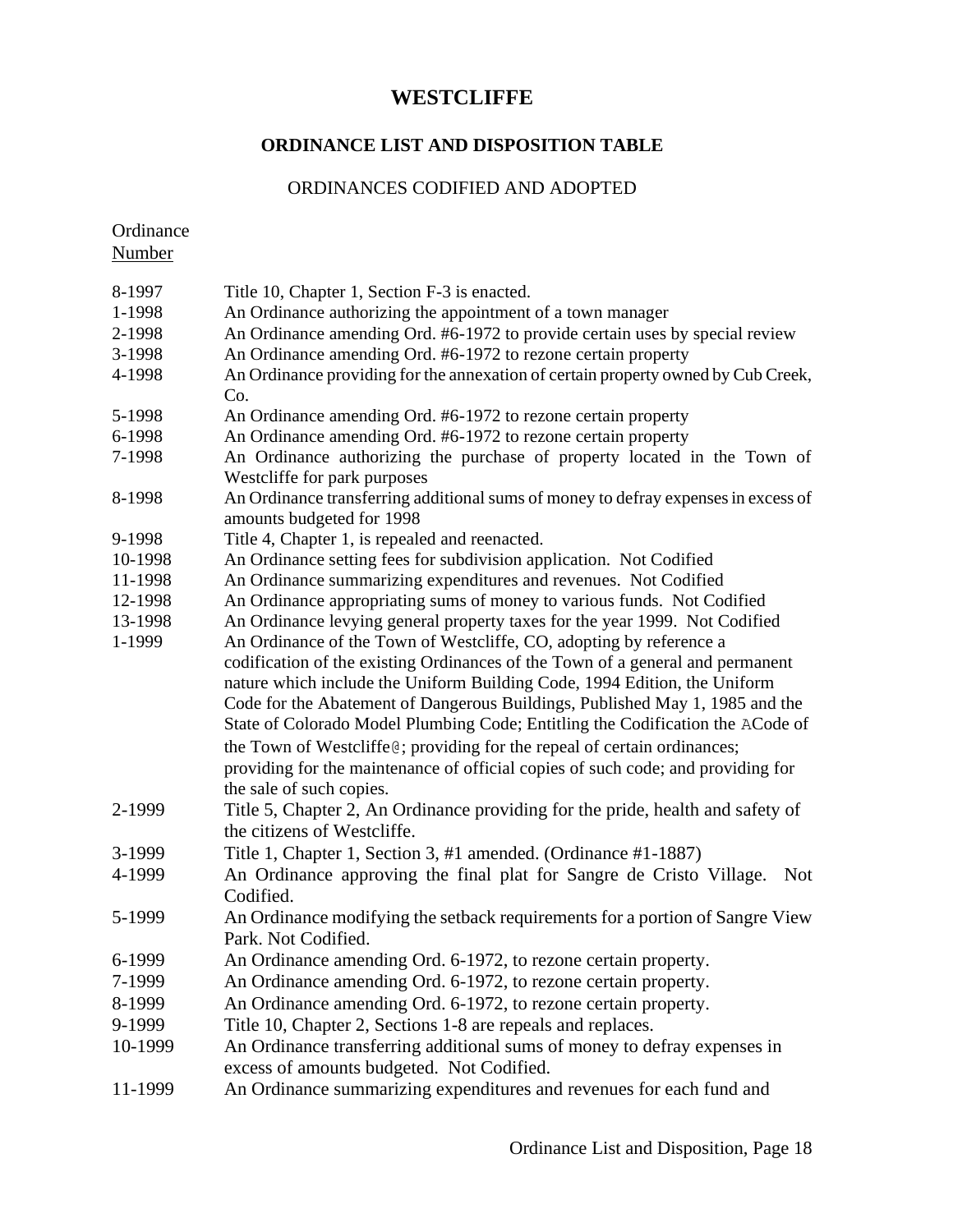## **ORDINANCE LIST AND DISPOSITION TABLE**

### ORDINANCES CODIFIED AND ADOPTED

Ordinance Number

|         | adopting a budget for year 2000. Not Codified.                                                                                                        |
|---------|-------------------------------------------------------------------------------------------------------------------------------------------------------|
| 12-1999 | An Ordinance appropriating sums of money to the various funds and spending<br>agencies. Not Codified.                                                 |
| 13-1999 | An Ordinance levying general property taxes for the year 2000. Not Codified.                                                                          |
| 1-2000  | An Ordinance adopting by reference the Uniform Building, 1997 Edition, the<br>Uniform Fire Code, 1997 Edition, and the Uniform Mechanical Code, 1997. |
| 2-2000  | An Ordinance vacating and the replat of certain property. Not Codified.                                                                               |
| 3-2000  | An Ordinance amending #6-1972, rezone certain property.                                                                                               |
| 4-2000  | Title 10, Chapter 1, Section 5, adding a new section. Title 10, Chapter 1,                                                                            |
|         | Section F-3 and Title 10, Chapter 1, Section G-3 are repealed.                                                                                        |
| 5-2000  | An Ordinance amending #6-1972, rezone certain property.                                                                                               |
| 6-2000  | An Ordinance amending #6-1972, rezone certain property.                                                                                               |
| 7-2000  | An Ordinance summarizing expenditures and revenues for each fund and                                                                                  |
|         | adopting a budget for year 2001. Not Codified.                                                                                                        |
| 8-2000  | An Ordinance appropriating sums of money to various funds and spending<br>agencies. Not Codified.                                                     |
| 9-2000  | An Ordinance levying general property taxes for the year 2001. Not Codified.                                                                          |
| 10-2000 | Title 10 repealed and reenacted in its entirety.                                                                                                      |
| 1-2001  | An Ordinance levying general property taxes for the year 2001. This                                                                                   |
|         | Ordinance repeals Ord. 9-2000. Not Codified.                                                                                                          |
| 2-2001  | An Ordinance summarizing expenditures and revenues for each fund and<br>adopting a budget for year 2002. Not Codified.                                |
| 3-2001  | An Ordinance appropriating sums of money to various funds and spending                                                                                |
|         | agencies. Not Codified.                                                                                                                               |
| 4-2001  | An Ordinance levying general property taxes for the year 2002. Not Codified.                                                                          |
| 1-2002  | Title 3, Chapter 2 Section 107 is amended.                                                                                                            |
| 2-2002  | Title 10, Chapter 1, Section 8 is repealed and reenacted.                                                                                             |
| 3-2002  | An Ordinance canceling Municipal Elections.                                                                                                           |
| 4-2002  |                                                                                                                                                       |
|         | An Ordinance approving the final plat for Mission Plaza. Not Codified.                                                                                |
| 5-2002  | An emergency Ordinance adopting fire protection measures.                                                                                             |
| 6-2002  | A Title 3, Chapter 2 Section 107.7 is amended                                                                                                         |
| 7-2002  | An Ordinance renewing the cable television franchise with Galaxy Telecom,<br>L.P.                                                                     |
| 8-2002  | Title 4, Chapter 1, Sections 1 through 8 repealed and reenacted.                                                                                      |
| 9-2002  | An Ordinance summarizing expenditures and revenues for each fund and                                                                                  |
|         | adopting a budget for year 2003. Not Codified.                                                                                                        |
| 10-2002 | An Ordinance appropriating sums of money to various funds and spending                                                                                |
|         | agencies. Not Codified.                                                                                                                               |
| 11-2002 | An Ordinance levying general property taxes for the year 2003. Not Codified.                                                                          |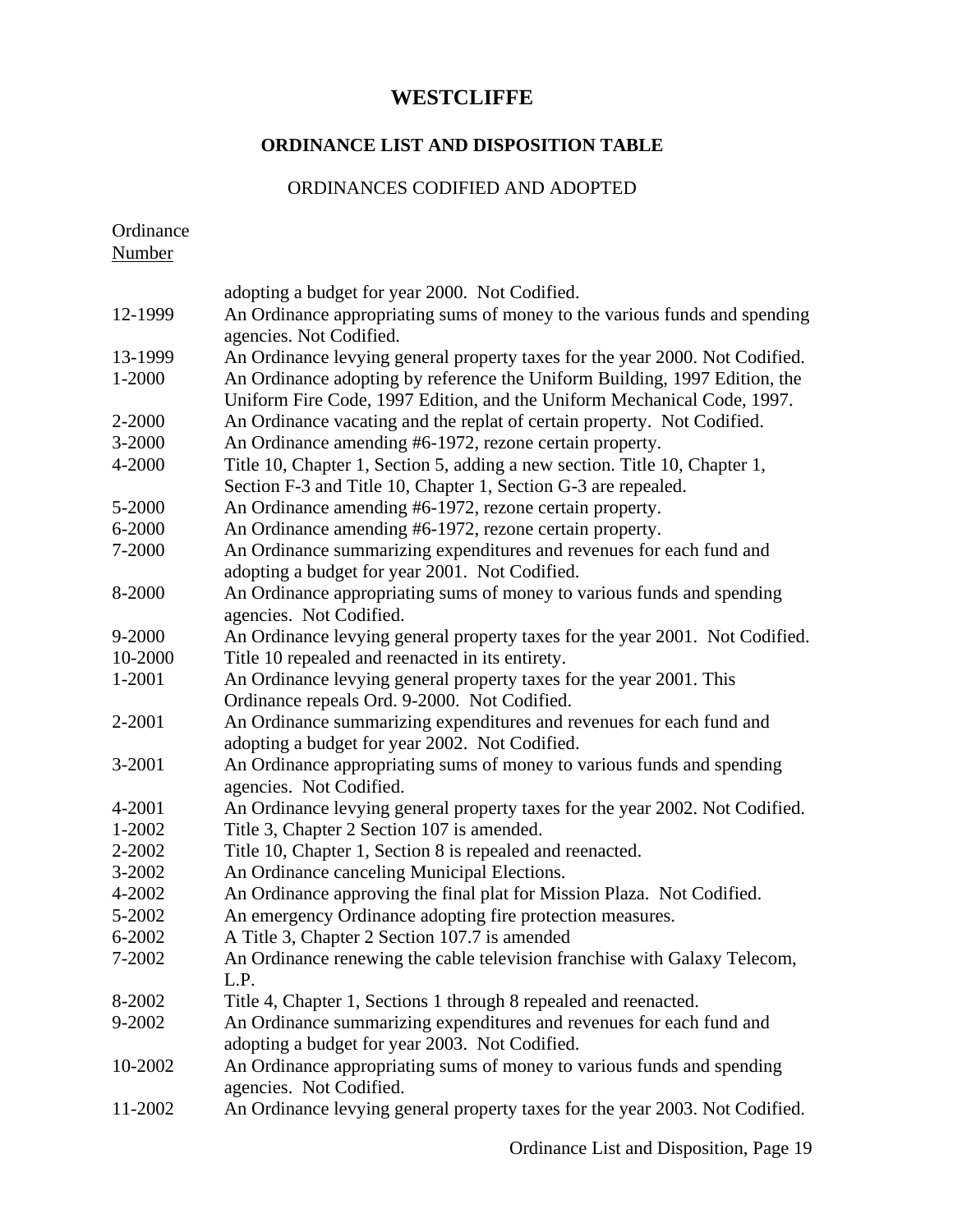## **ORDINANCE LIST AND DISPOSITION TABLE**

### ORDINANCES CODIFIED AND ADOPTED

Ordinance Number

| 12-2002    | Title 6, Chapter 3, Sections 1 through 7 repealed and reenacted.                                                       |
|------------|------------------------------------------------------------------------------------------------------------------------|
| 1-2003     | Title 10, Chapter 4, Sections 1 through 6 repealed and reenacted.                                                      |
| 2-2003     | An Ordinance prohibiting smoking in municipally owned buildings.                                                       |
| 3-2003     | An Ordinance prohibiting smoking in municipally owned buildings. Amends<br>Ord. 2-2003.                                |
| 4-2003     | An Ordinance annexing certain property. Not Codified.                                                                  |
| 5-2003     | An Ordinance summarizing expenditures and revenues for each fund and<br>adopting a budget for year 2004. Not Codified. |
| 6-2003     | An Ordinance appropriating sums of money to various funds and spending<br>agencies. Not Codified.                      |
| 7-2003     | An Ordinance levying general property taxes for the year 2004. Not Codified.                                           |
| 1-2004     | An Ordinance amending #6-1972, rezone certain property.                                                                |
| 2-2004     | An Ordinance amending #6-1972, rezone certain property.                                                                |
| 3-2004     | An Ordinance amending #6-1972, rezone certain property.                                                                |
| 4-2004     | An Ordinance, rezone certain property. Not Codified.                                                                   |
| 5-2004     | An Ordinance transferring sums of money within the revenue and<br>appropriation accounts budgeted. Not Codified.       |
| 6-2004     | An Ordinance summarizing expenditures and revenues and adopting a budget                                               |
|            | for year 2005. Not Codified.                                                                                           |
| 7-2004     | An Ordinance appropriating sums of money to the various funds and spending<br>agencies. Not Codified.                  |
| 8-2004     | An Ordinance levying general property taxes for the year 2005. Not Codified.                                           |
| 1-2005     | An Ordinance summarizing expenditures and revenues and adopting a budget<br>for year 2006. Not Codified.               |
| 2-2005     | An Ordinance appropriating sums of money to the various funds and spending<br>agencies. Not Codified.                  |
| $3 - 2005$ | An Ordinance levying general property taxes for the year 2006. Not Codified.                                           |
| 1-2006     | An Ordinance authorizing entry into a long term lease. Not Codified.                                                   |
| 2-2006     | Title 10 is repealed and reenacted in its entirety.                                                                    |
| 3-2006     | An Ordinance vacating certain property. Not Codified.                                                                  |
| 4-2006     | An Ordinance delegating authority to the Town Clerk for certain liquor<br>licensing matters.                           |
| 5-2006     | An Ordinance summarizing expenditures and revenues and adopting a budget<br>for year 2007. Not Codified.               |
| 6-2006     | An Ordinance appropriating sums of money to the various funds and spending<br>agencies. Not Codified.                  |
| 7-2006     | An Ordinance levying general property taxes for the year 2007. Not Codified.                                           |
| 1-2007     | An Ordinance adding to the provisions of the Model Traffic Code                                                        |
| 2-2007     | An Ordinance making necessary changes adopted in Ordinance 2-2006 this                                                 |
|            |                                                                                                                        |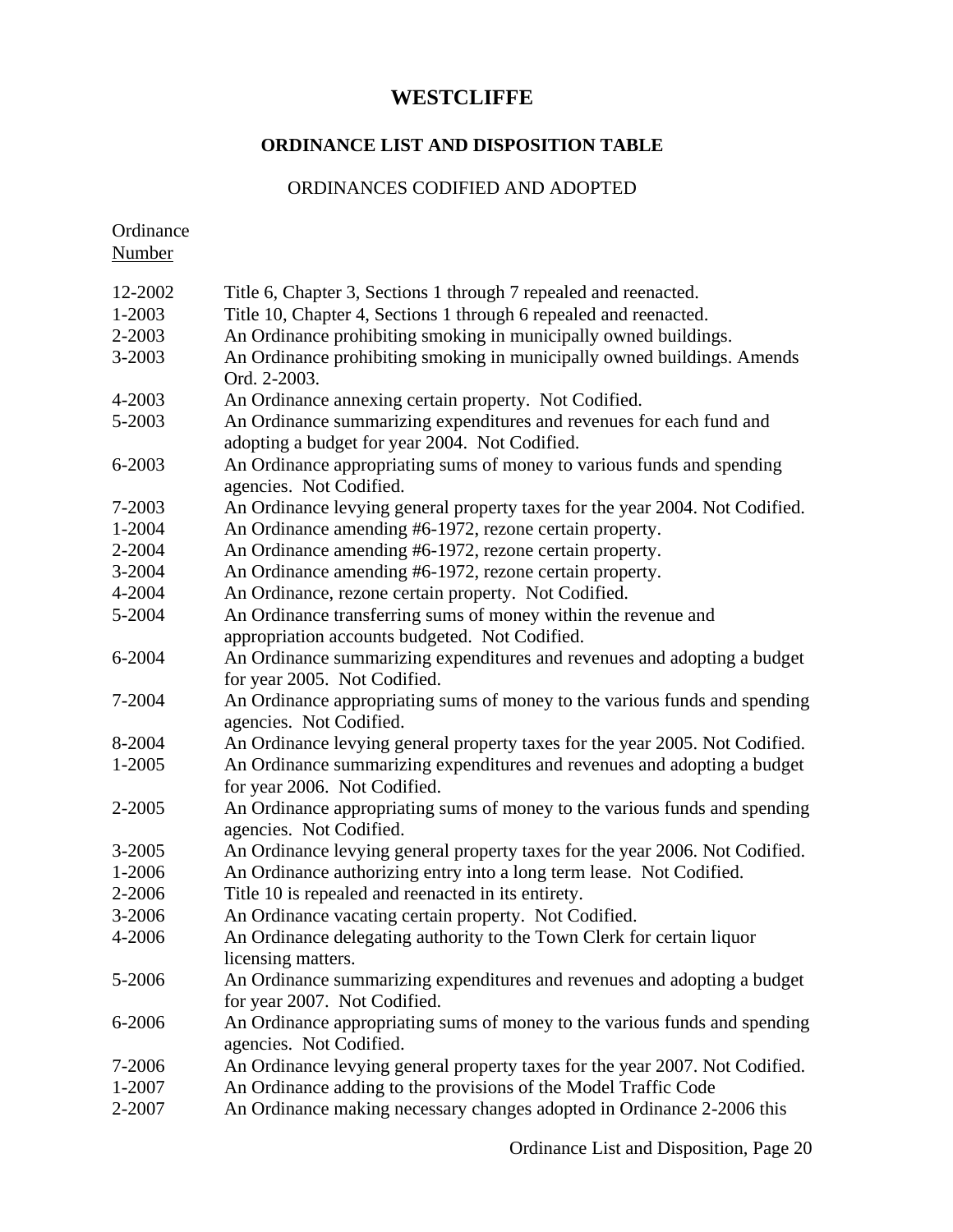# **ORDINANCE LIST AND DISPOSITION TABLE**

### ORDINANCES CODIFIED AND ADOPTED

| Ordinance<br>Number |                                                                                                                                                                                                                                                                                                                                                                                                                            |
|---------------------|----------------------------------------------------------------------------------------------------------------------------------------------------------------------------------------------------------------------------------------------------------------------------------------------------------------------------------------------------------------------------------------------------------------------------|
| 3-2007              | ordinance repealed and replaces all other zoning ordinances<br>An Ordinance adding Chapter 3 Concerning certain liquor licensing matters to<br>Title 4, Chapter 2 Concerning the pride, health and safety, and Chapter 3<br>Concerning prohibiting smoking in municipally owned buildings to Title 5<br>and Chapter 2 Concerning specifying weight limits for vehicles to Title 9 to<br>the Code of the Town of Westcliffe |
| 4-2007              | An Ordinance to provide for delegation of authority to the Town Clerk for<br>certain liquor licensing matters.                                                                                                                                                                                                                                                                                                             |
| 5-2007              | An Ordinance amending #2-, rezone certain property.                                                                                                                                                                                                                                                                                                                                                                        |
| 6-2007              | An Emergency Ordinance adopting a fire ban in the town limits. Not Codified.                                                                                                                                                                                                                                                                                                                                               |
| 7-2007              | An Ordinance summarizing expenditures and revenues and adopting a budget<br>for year 2008. Not Codified.                                                                                                                                                                                                                                                                                                                   |
| 8-2007              | An Ordinance appropriating sums of money to the various funds and spending<br>agencies. Not Codified.                                                                                                                                                                                                                                                                                                                      |
| 9-2007              | An Ordinance levying general property taxes for the year 2008. Not Codified.                                                                                                                                                                                                                                                                                                                                               |
| 10-2007             | An Ordinance levying general property taxes for the year 2008 correction. Not Codified                                                                                                                                                                                                                                                                                                                                     |
| 1-2008              | Title 1, Chapter 3a is repealed and replaced                                                                                                                                                                                                                                                                                                                                                                               |
| 2-2008              | Title 3, Chapter 2 is repealed, Title 3, Chapter 5 is repealed and reenacted and<br>Title 5 is reenacted by Ordinance #2-2008                                                                                                                                                                                                                                                                                              |
| 3-2008              | Title 8A, Chapter 3, Section 2 repealed and replaced                                                                                                                                                                                                                                                                                                                                                                       |
| 4-2008              | An Ordinance authorizing entry into a long term lease. Not Codified.                                                                                                                                                                                                                                                                                                                                                       |
| 5-2008              | Title 4, Chapter 3, Section 3 amended. (Ordinance 4-2007)                                                                                                                                                                                                                                                                                                                                                                  |
| 6-2008              | Title 7, Chapter 2 an ordinance to enact a set of regulations and rules<br>governing the use of the parks and recreation areas.                                                                                                                                                                                                                                                                                            |
| 7-2008              | An Ordinance summarizing expenditures and revenues and adopting a budget<br>for year 2009. Not Codified                                                                                                                                                                                                                                                                                                                    |
| 8-2008              | An Ordinance appropriating sums of money to the various funds and spending<br>agencies. Not Codified.                                                                                                                                                                                                                                                                                                                      |
| 9-2008              | An Ordinance levying general property taxes for the year 2009. Not Codified.                                                                                                                                                                                                                                                                                                                                               |
| 1-2009              | Title 5, Chapter 4 an ordinance enacting a set of regulations and rules<br>governing the use of parks and recreation areas.                                                                                                                                                                                                                                                                                                |
| 2-2009              | An ordinance adding Chapter 2 to Title 7 "Public Ways and Property", Use of<br>Parks and Recreation Areas, and Chapter 4 to Title 5 "Public Health and<br>Safety" Snow, Ice and Debris Removal the Town to the Code of the Town of<br>Westcliffe.                                                                                                                                                                          |
| 3-2009              | Title 4, Chapter 3, Section 3 amended. (Ordinance 5-2008)                                                                                                                                                                                                                                                                                                                                                                  |
| 4-2009              | An Ordinance summarizing expenditures and revenues and adopting a budget<br>for year 2010. Not Codified                                                                                                                                                                                                                                                                                                                    |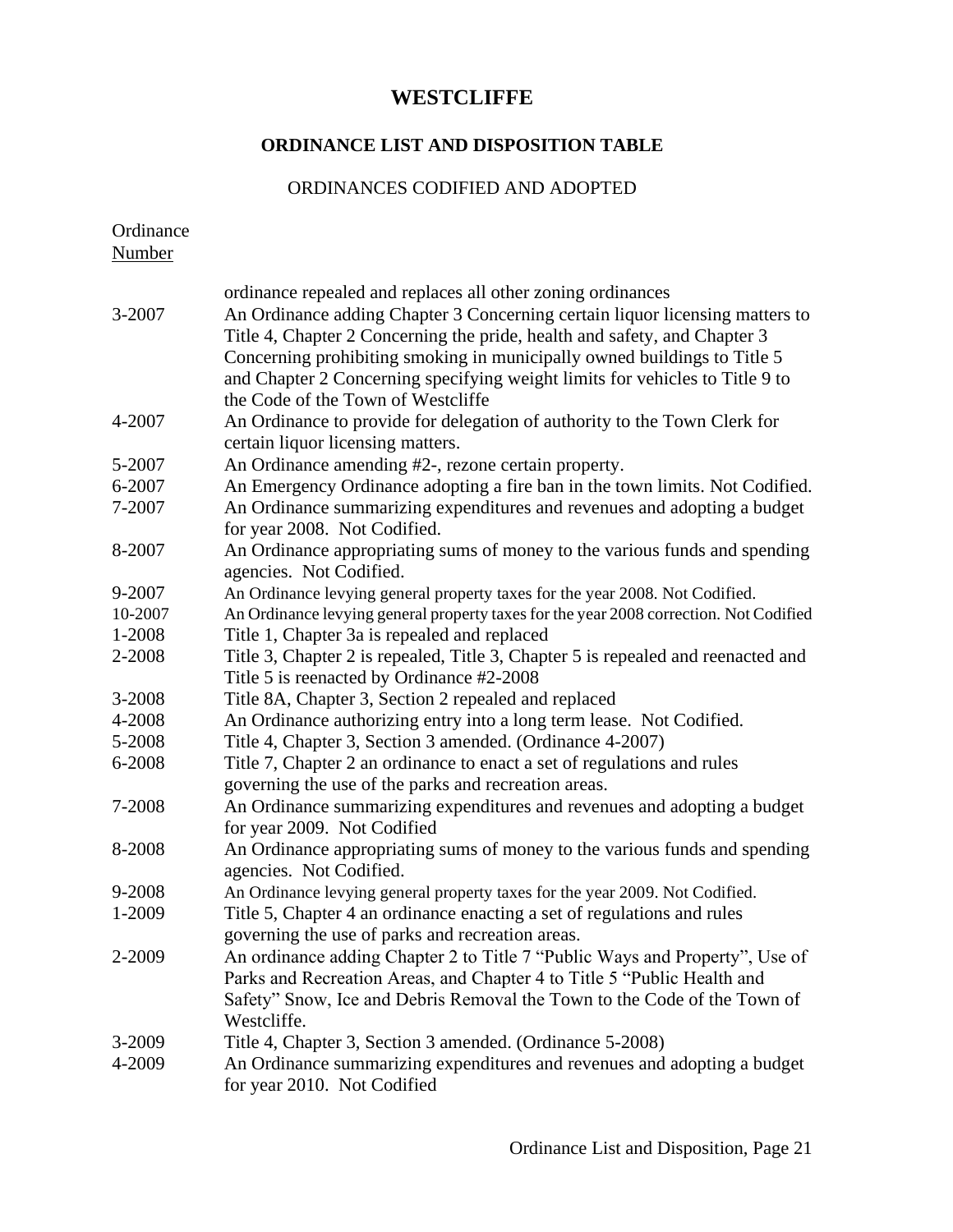#### **ORDINANCE LIST AND DISPOSITION TABLE**

#### ORDINANCES CODIFIED AND ADOPTED

**Ordinance** Number

5-2009 An Ordinance appropriating sums of money to the various funds and spending agencies. Not Codified. 6-2009 An Ordinance levying general property taxes for the year 2010. Not Codified. 1-2010 Title 1, Chapter 1, Section 3, Rule 3 and Rule 5 amended 2-2010 Title 4, Chapter 3, Section 1 amended by the addition of Subsection f and g and Section 3 is repealed and reenacted 3-2010 Title 1, Chapter 6, Section 12 is amended by repealing and reenacting Subsection C in its entirety 4-2010 Title 4 is amended by adding Chapter 4 prohibiting certain businesses related to medical marijuana 5-2010 An Ordinance repealing Ordinance 1-2006 – Stermer Lease – Not codified 6-2010 An Ordinance summarizing expenditures and revenues and adopting a budget for year 2011. Not Codified 7-2010 An Ordinance appropriating sums of money to the various funds and spending agencies. Not Codified. 8-2010 An Ordinance levying general property taxes for the year 2011. Not Codified. 1-2011 An Ordinance repealing and replacing Title 10; Chapter 4; Section 1; subsection (c) of the Town of Westcliffe Code of Ordinances; concerning the off-site location, style and construction of moveable business signs and offsite business signs of a permanent nature. 2-2011 An Ordinance for the addition of a Chapter 3, To Title 9 "Motor Vehicles and Traffic" to the Town of Westcliffe's Municipal Code of Ordinances; for the regulation of the use of off highway vehicles (OHVS), including all-terrain vehicles (ATVS), and golf cars on the streets and roadways under the jurisdiction of the Town of Westcliffe, Colorado. 3-2011 An Ordinance repealing Chapter 5 of Title 6 (Standard and Penalties Concerning Animals) of the Town of Westcliffe, Colorado Code of Ordinances; and repealing and replacing, in its entirety, Chapter 4 of Title 6 (Dog Regulations); with a new Chapter 4 to be titled "Domestic Animal Control"; said chapter shall define and enumerate fines for certain infractions and fees for the redemption of impounded animals. 4-2011 An ordinance amend Ordinance No. 2-2010, by repealing and replacing Section 3 in its entirety 5-2011 An Ordinance summarizing expenditures and revenues and adopting a budget for year 2012. Not Codified 6-2011 An Ordinance appropriating sums of money to the various funds and spending agencies. Not Codified. 7-2011 An Ordinance levying general property taxes for the year 2012. Not Codified.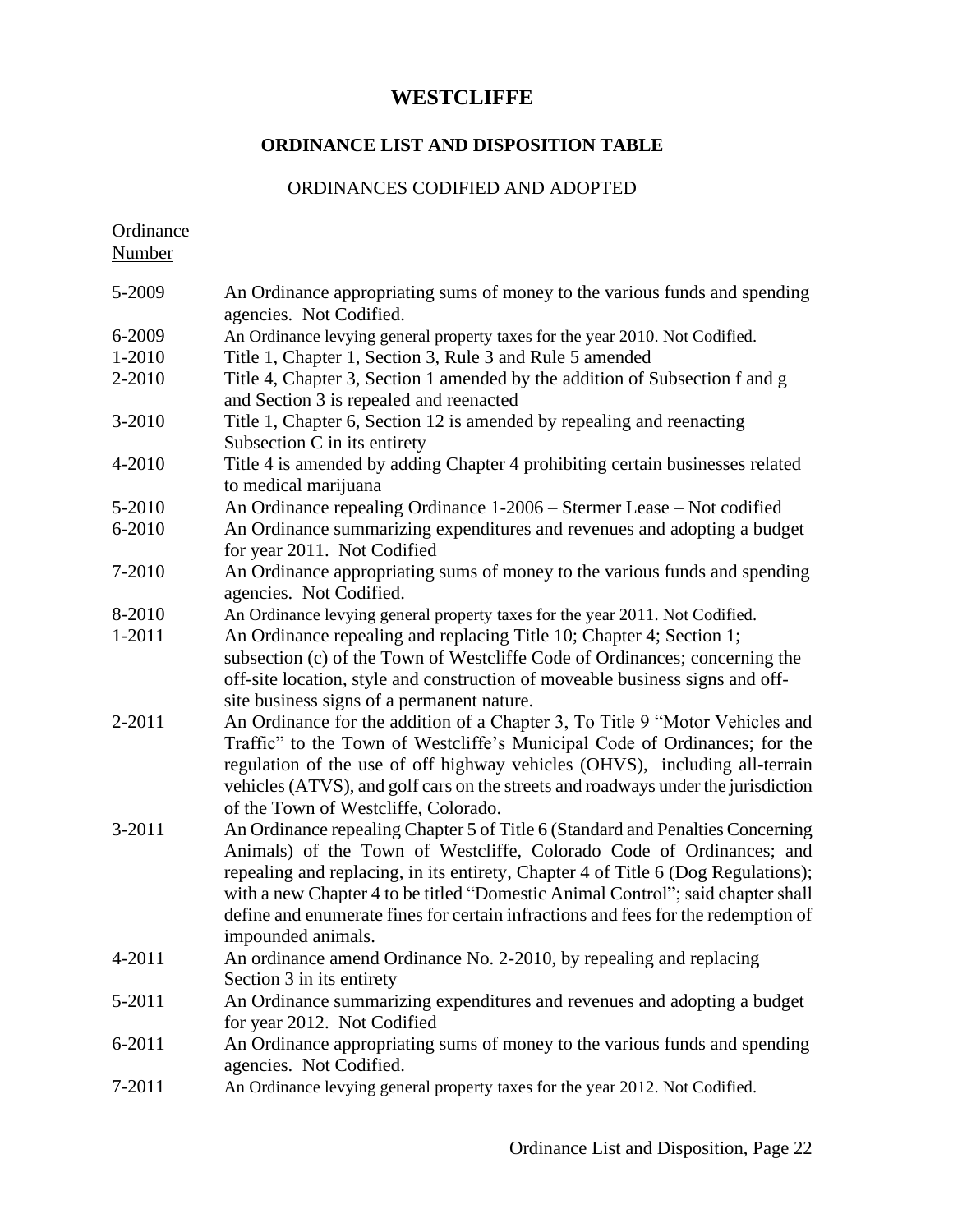## **ORDINANCE LIST AND DISPOSITION TABLE**

### ORDINANCES CODIFIED AND ADOPTED

Ordinance

Number

| 8-2011 | An Ordinance amending Ord. 7-2011 appropriating sums of money to the<br>various funds and spending agencies. Not Codified.                                                                                                                                                                |
|--------|-------------------------------------------------------------------------------------------------------------------------------------------------------------------------------------------------------------------------------------------------------------------------------------------|
| 1-2012 | An Ordinance amending, by repeal and reenactment various sections of                                                                                                                                                                                                                      |
|        | Chapter 1 of Title 7.                                                                                                                                                                                                                                                                     |
| 2-2012 | An Ordinance repealing and replacing Title 4, Chapter 2, Section 3.                                                                                                                                                                                                                       |
| 3-2012 | An Ordinance adding Chapter 5 to Title 5                                                                                                                                                                                                                                                  |
| 4-2012 | An Ordinance granting a new franchise agreement has been granted by<br>repealing and replacing Title 8B, Chapter 2, Ordinance 1-1962 and 1-1987                                                                                                                                           |
| 5-2012 | An Ordinance establishing gross receipts Franchise Fee (Ordinance 5-2012)<br>Not Codified.                                                                                                                                                                                                |
| 6-2012 | An Ordinance amending Ordinance No. 4-2011, by repealing and replacing<br>Section 3 in its entirety                                                                                                                                                                                       |
| 7-2012 | An Ordinance summarizing expenditures and revenues and adopting a budget<br>for year 2013. Not Codified                                                                                                                                                                                   |
| 8-2012 | An Ordinance appropriating sums of money to the various funds and spending<br>agencies. Not Codified.                                                                                                                                                                                     |
| 9-2012 | An Ordinance levying general property taxes for the year 2013. Not Codified.                                                                                                                                                                                                              |
| 1-2013 | An Ordinance amending Title 4 adding a Chapter 5 prohibiting certain<br>businesses related to the establishment, operation, and licensing of marijuana<br>cultivation facilities, marijuana product manufacturing facilities, marijuana<br>testing facilities and retail marijuana stores |
|        |                                                                                                                                                                                                                                                                                           |
| 2-2013 | An Ordinance repealing in its entirety Ord. #6-2007 and adopting revised fire<br>protection measures                                                                                                                                                                                      |
| 3-2013 | An ordinance amending Ordinance 2, Series 2007, to rezone certain property<br>located in the Town of Westcliffe.                                                                                                                                                                          |
| 4-2013 | An Ordinance to amend Ordinance No. 6-2012, by repealing and replacing<br>section 3 in its entirety; and, to provide for the delegation of authority to the<br>town clerk for certain liquor licensing matters.                                                                           |
| 5-2013 | An Ordinance summarizing expenditures and revenues and adopting a budget<br>for year 2014. Not Codified                                                                                                                                                                                   |
| 6-2013 | An Ordinance appropriating sums of money to the various funds and spending<br>agencies. Not Codified.                                                                                                                                                                                     |
| 7-2013 | An Ordinance levying general property taxes for the year 2014. Not Codified.                                                                                                                                                                                                              |
| 1-2014 | An Ordinance adding Chapter 6 to Title 4 creating an Entertainment District.                                                                                                                                                                                                              |
| 2-2014 | An Ordinance adding Chapter 6 to Title 5 and repealing subsection "3" of<br>Title 5, Chapter 2, Section 1 and subsection "E" of Title 5, Chapter 2, Section<br>2.                                                                                                                         |
| 3-2014 | An Ordinance suspending the franchise fee set forth in Ord #5-2012. Not<br>Codified                                                                                                                                                                                                       |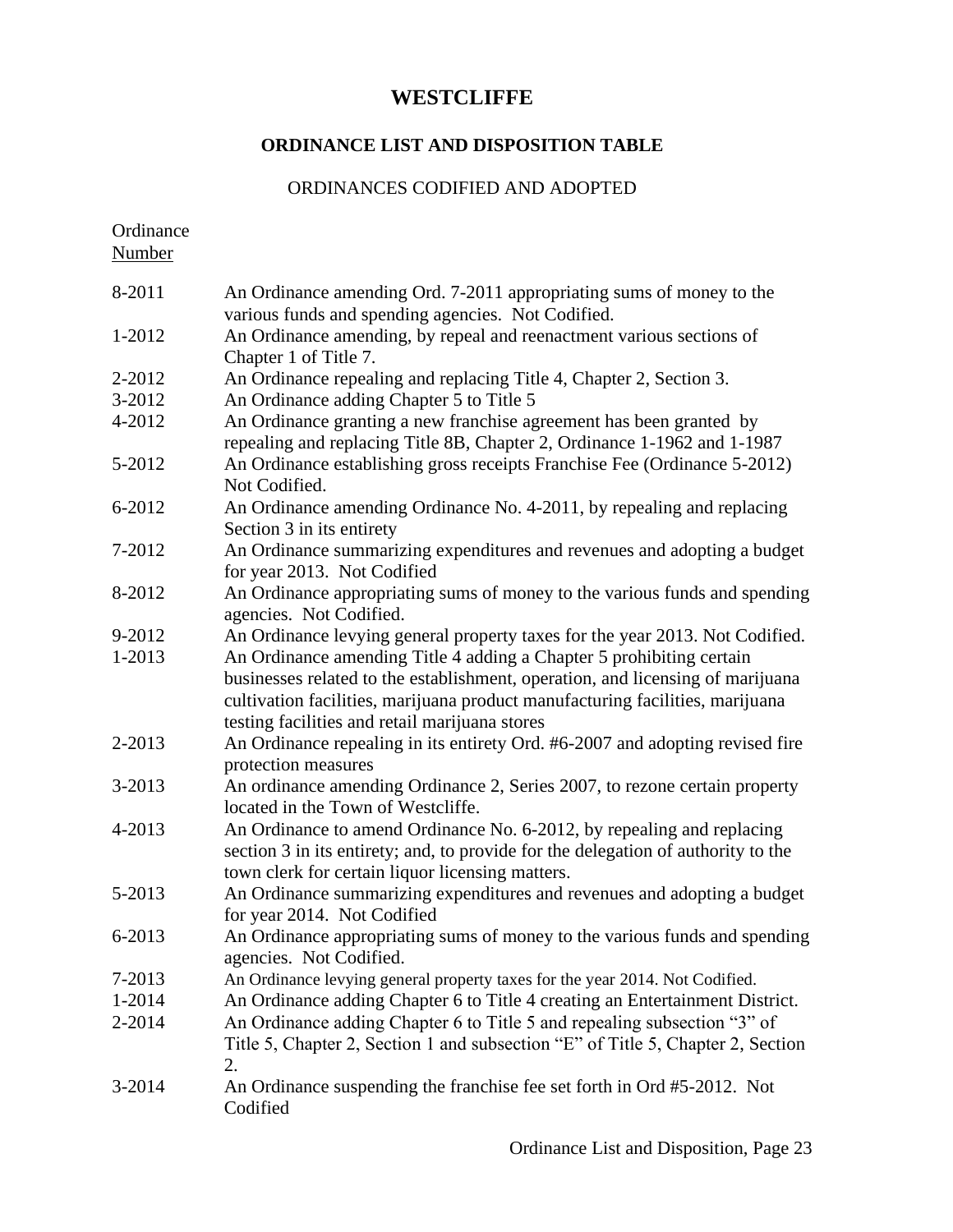# **ORDINANCE LIST AND DISPOSITION TABLE**

## ORDINANCES CODIFIED AND ADOPTED

| Ordinance<br><b>Number</b> |                                                                                                                                                                                                                                                                                                                                                                                                                                                                                 |
|----------------------------|---------------------------------------------------------------------------------------------------------------------------------------------------------------------------------------------------------------------------------------------------------------------------------------------------------------------------------------------------------------------------------------------------------------------------------------------------------------------------------|
| 4-2014                     | An Ordinance amending #2-2007 to rezone certain property located in the<br>Town of Westcliffe.                                                                                                                                                                                                                                                                                                                                                                                  |
| 5-2014                     | An Ordinance of the Town of Westcliffe, Colorado, to amend ordinance no. 4-<br>2013, by repealing Chapter 3 Section 4-3-1 (b) and Chapter 3, Section 4-3-3<br>both in their entirety and replacing it with Chapter 3 Section 4-3-1 (b) and<br>Chapter 3, Section 4-3-3 respectively.                                                                                                                                                                                            |
| 6-2014                     | An Ordinance entering into a long term lease with J.W. Roth previous Frick &<br>Snyder property. Not Codified.                                                                                                                                                                                                                                                                                                                                                                  |
| 7-2014                     | An Ordinance repealing and replacing No. 1-2007 "Model Traffic Code".                                                                                                                                                                                                                                                                                                                                                                                                           |
| 8-2014                     | An Ordinance amending Title 10 amending Chapter 1, Section 6, Subsection<br>C. adding definitions 47 through 51 and Section 12, Subsection B deleting #6;<br>and Chapter 3, Section 6, Subsection B, 3 adding "d" Chapter 3, Section 8,<br>Subsection C, item "6" is repealed and replaced in its entirety; and Chapter 4,<br>Section 3, Subsection "A" is repealed and replaced in its entirety and adding<br>"G" and Subsection "D" is repealed and replaced in its entirety. |
| 9-2014                     | An Ordinance summarizing expenditures and revenues and adopting a budget<br>for year 2015. Not Codified                                                                                                                                                                                                                                                                                                                                                                         |
| 10-2014                    | An Ordinance appropriating sums of money to the various funds and spending<br>agencies. Not Codified.                                                                                                                                                                                                                                                                                                                                                                           |
| 11-2014                    | An Ordinance levying general property taxes for the year 2015. Not Codified.                                                                                                                                                                                                                                                                                                                                                                                                    |
| 1-2015                     | An Ordinance to amend Title 4, Chapter 3 by adding a new section (h)                                                                                                                                                                                                                                                                                                                                                                                                            |
| 2-2015                     | An Ordinance repealing and reenacting Title 1, Administration, Chapter 6.                                                                                                                                                                                                                                                                                                                                                                                                       |
| 3-2015                     | An Ordinance repealing and reenacting Title 4, Chapters 1, 2, 4 and 5.                                                                                                                                                                                                                                                                                                                                                                                                          |
| 4-2015                     | An Ordinance repealing and reenacting Title 5, Chapters 1 and 4.                                                                                                                                                                                                                                                                                                                                                                                                                |
| 5-2015                     | An Ordinance repealing and reenacting Title 6, Chapters 1,2,3,4,5,6,7, and 8.                                                                                                                                                                                                                                                                                                                                                                                                   |
| 6-2015                     | An Ordinance repealing and replacing Title 7, Chapter 2 in its entirety.                                                                                                                                                                                                                                                                                                                                                                                                        |
| 7-2015                     | An Ordinance amending Title 6, Chapter 2 by the addition of Section 4.                                                                                                                                                                                                                                                                                                                                                                                                          |
| 8-2015                     | An Ordinance repealing Title 8B, Chapter 1 in its entirety.                                                                                                                                                                                                                                                                                                                                                                                                                     |
| 9-2015                     | An Ordinance amending Title 6, Chapter 7, Sections 1, 2 and 3.                                                                                                                                                                                                                                                                                                                                                                                                                  |
| 10-2015                    | An Ordinance amending Title 6, Chapter 1, Section 4.                                                                                                                                                                                                                                                                                                                                                                                                                            |
| 11-2015                    | An Ordinance amending Title 9, Chapter 1, Section 6 (D), Subsection 1 and<br>Chapter 3, Section 5, Subsection A.                                                                                                                                                                                                                                                                                                                                                                |
| 12-2015                    | An Ordinance repealed and replaced Title 9, Chapter 1, Section 1 in its<br>entirety.                                                                                                                                                                                                                                                                                                                                                                                            |
| 13-2015                    | An Ordinance amending Title 5, Chapter 2, Section 3                                                                                                                                                                                                                                                                                                                                                                                                                             |
| 14-2015                    | An Ordinance amending Title 4, Chapter 3, Section 3 is repealed and replaced<br>in its entirety.                                                                                                                                                                                                                                                                                                                                                                                |
| 15-2015                    | An Ordinance amending Title 6, Chapter 4, Section 6 is repealed and<br>reenacted.                                                                                                                                                                                                                                                                                                                                                                                               |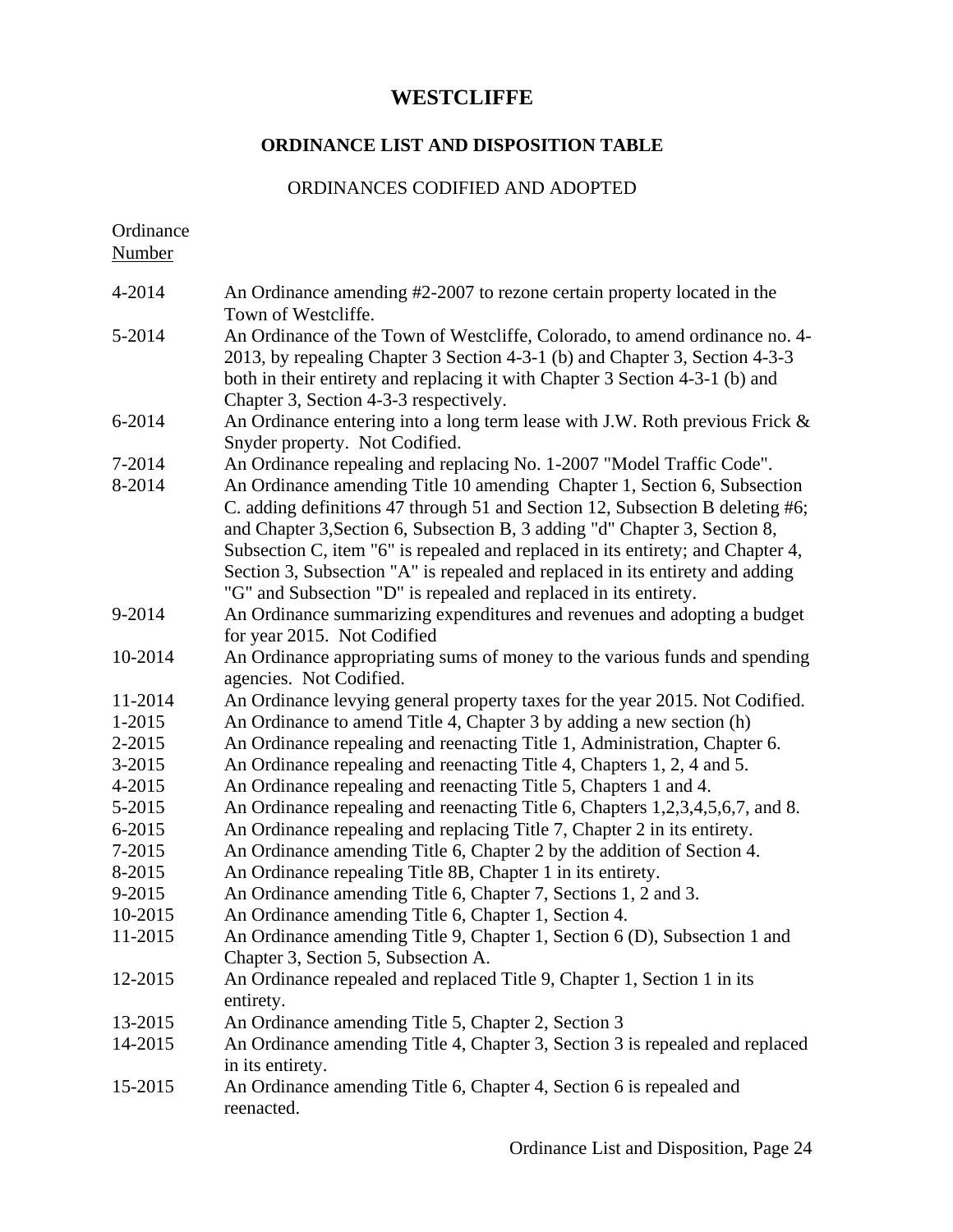#### **ORDINANCE LIST AND DISPOSITION TABLE**

#### ORDINANCES CODIFIED AND ADOPTED

Ordinance Number

16-2015 An Ordinance amending Title 1, Chapter 4, is amended by repealing and replacing the name of the title and by the addition of section 4. 17-2015 An Ordinance authorizing the town to contract for law enforcement service with the Custer County Sheriff's Office. 18-2015 An Ordinance amending Title 1, Chapter 6, Section 8, Subsection A, B & C. 19-2015 An Ordinance amending Title 1, Chapter 2, Section 2. 20-2015 An Ordinance amending Title 1, Chapter 6, Section 26. 21-2015 An Ordinance repealing Title 1, Chapter 7 Municipal Elections Act. 22-2015 An Ordinance repealing and reenacting Title 1, Chapter 3 23-2015 An Ordinance repealing Ordinance NO. 3-2014 Franchise Fee. Not codified. 24-2015 An Ordinance amending the Title 10 Zoning Map, (Adams Addition Filing 1, The Lea Lane Park Subdivision. Not codified. 24-2015 An Ordinance adopting a boundary line adjustment and a right-of-way vacation and replat within Adams Addition Filing no. 1 of the Lea Lane Park Subdivision 25-2015 An Ordinance summarizing expenditures and revenues and adopting a budget for year 2016. Not Codified 26-2015 An Ordinance appropriating sums of money to the various funds and spending agencies. Not Codified. 27-2015 An Ordinance levying general property taxes for the year 2016. Not Codified. 1-2016 An Ordinance amending Title 10, Chapter 1, Section 3 with the additions of subsection "G" 2-2016 An Ordinance amending Title 6, Chapter 7 by repealing and replacing Sections 1, 2, and 3 in their entirety. 3-2016 An Ordinance amending Title 5, Chapter 2 by repealing and replacing Section 3 in its entirety 4-2016 An Ordinance amending Ordinance 3-2007 the zoning map. Not Codified. 5-2016 An Ordinance amending Title 8A, Chapter 8A-2-2 by repealing and replacing Section 2 in its entirety. 6-2016 An Ordinance amending Title 8, Chapter 8A-1-4 by repealing and replacing 8A-1-4 in its entirety. 7-2016 An Ordinance amending Title 3, Chapter 3 by repealing and replacing it in its entirety. 8-2016 An Ordinance amending Title 9, Chapter 1 by adding a new section and retitling 9-1-3 through 9-1-8 9-2016 An Ordinance amending Title 4, Chapter 5, Section 3, "Violations" by replacing it in its entirety. 10-2016 An Ordinance amending Title 7, Chapter 1, Section 7 B "Violations; Penalty" by repealing and replacing in its entirety.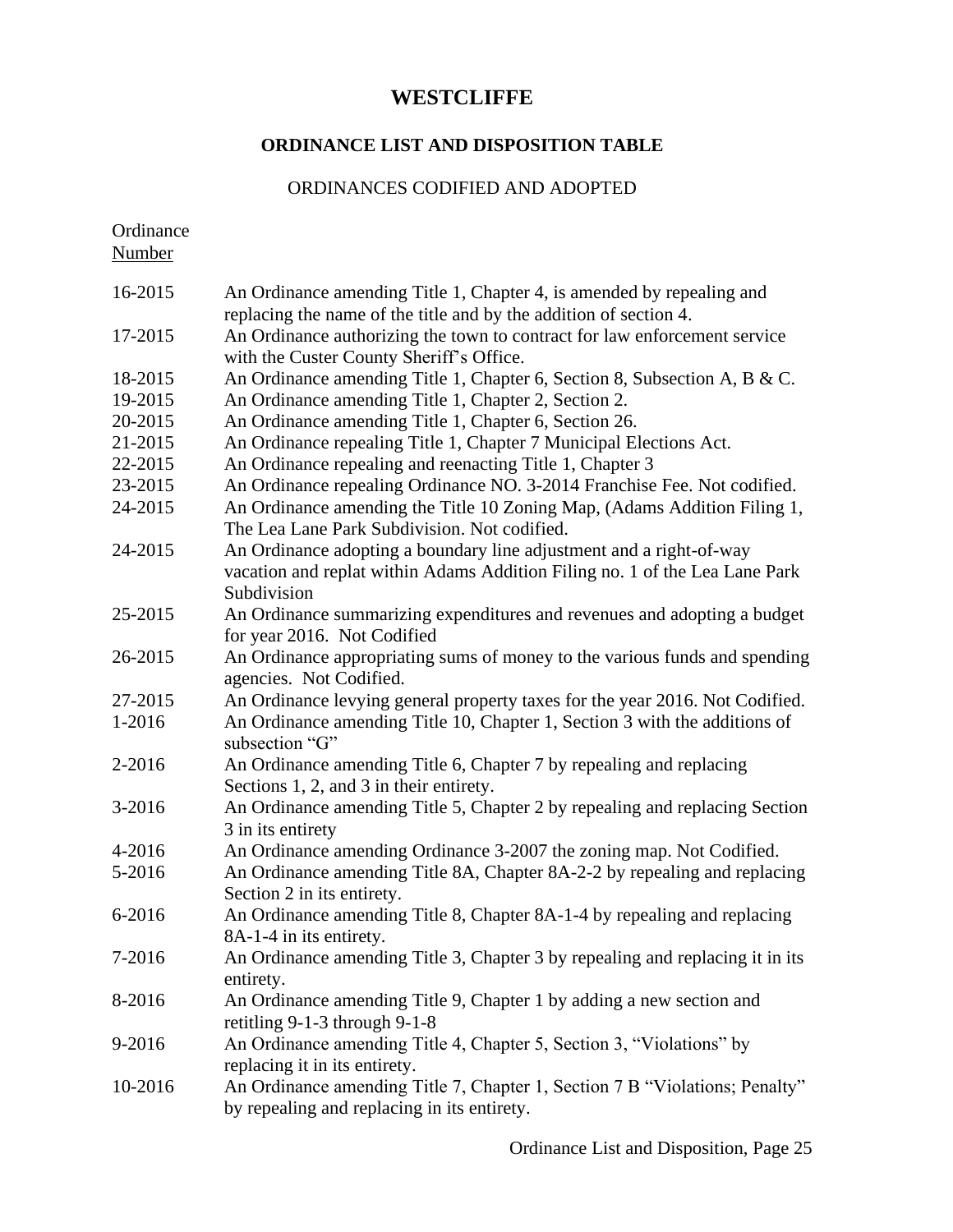#### **ORDINANCE LIST AND DISPOSITION TABLE**

#### ORDINANCES CODIFIED AND ADOPTED

**Ordinance** Number 11-2016 An Ordinance amending Title 4, Chapter 5, Section 3 "Violation" by replacing it in its entirety. 12-2016 An Ordinance amending Title 5, by adding a new Chapter 7 " Restaurant and Retail Fire Safety. 13-2016 An Ordinance amending Title 10 by repealing and replacing portions of it. 14-2016 An Ordinance amending Title 4, Chapter 1 by repealing and replacing portions of it. 15-2016 An Ordinance amending Title 9, Chapters 2 and 3 by repealing and replacing portions of them. 16-2016 An Ordinance amending Title 10, Chapter 2 by repealing and replacing a portion of it. 17-2016 An Ordinance summarizing expenditures and revenues and adopting a budget for year 2017. Not Codified 18-2016 An Ordinance appropriating sums of money to the various funds and spending agencies. Not Codified. 19-2016 An Ordinance levying general property taxes for the year 2017. Not Codified. 1-2017 An Ordinance amending Title 4 adding Chapter 7. 2-2017 An Ordinance amending Title 5, Chapters 4 and 5 by repealing and reenacting portions of them. 3-2017 An Ordinance amending Title 10, Chapters 1 and 2 by repealing and reenacting portions of them. 4-2017 An Ordinance amending Title 5, Chapter 2 by adding a new section and the addition of a new paragraph. 5-2017 An Ordinance amending Title 10, Land Use Code, Chapter 1, Administration, Section 6, Paragraph (c) Definitions; Title 10, Chapter 2, Zone Regulations, Section 1, Paragraph (a), Zone Districts and Map; Title 10, Chapter 2, Section 2, Zone District Use Schedule; and Title 10, Chapter 2, Section 3, Zone District Regulations. 6-2017 An Ordinance Amending Title 5, Public Health and Safety, Chapter 2, Pride Health and Safety, Section 2 is amended by repealing and reenacting modifications to County Colorado Ordinance 15-02, regarding Open Burning in the County. 7-2017 An Ordinance amending Title 9, Motor Vehicles and Traffic, Chapter 1, Westcliffe Parking Infraction Code, Section 7, Violations, Regulating Recreational Vehicles. 8-2017 An Ordinance amending Title 3, Building Regulations, Chapter 1, Building Permits, by repealing and reenacting Section 1, No Building Without Permit, and by adding a new Section 3, Penalty. 9-2017 An Ordinance amending Title 4, Business and License Regulations, Chapter 2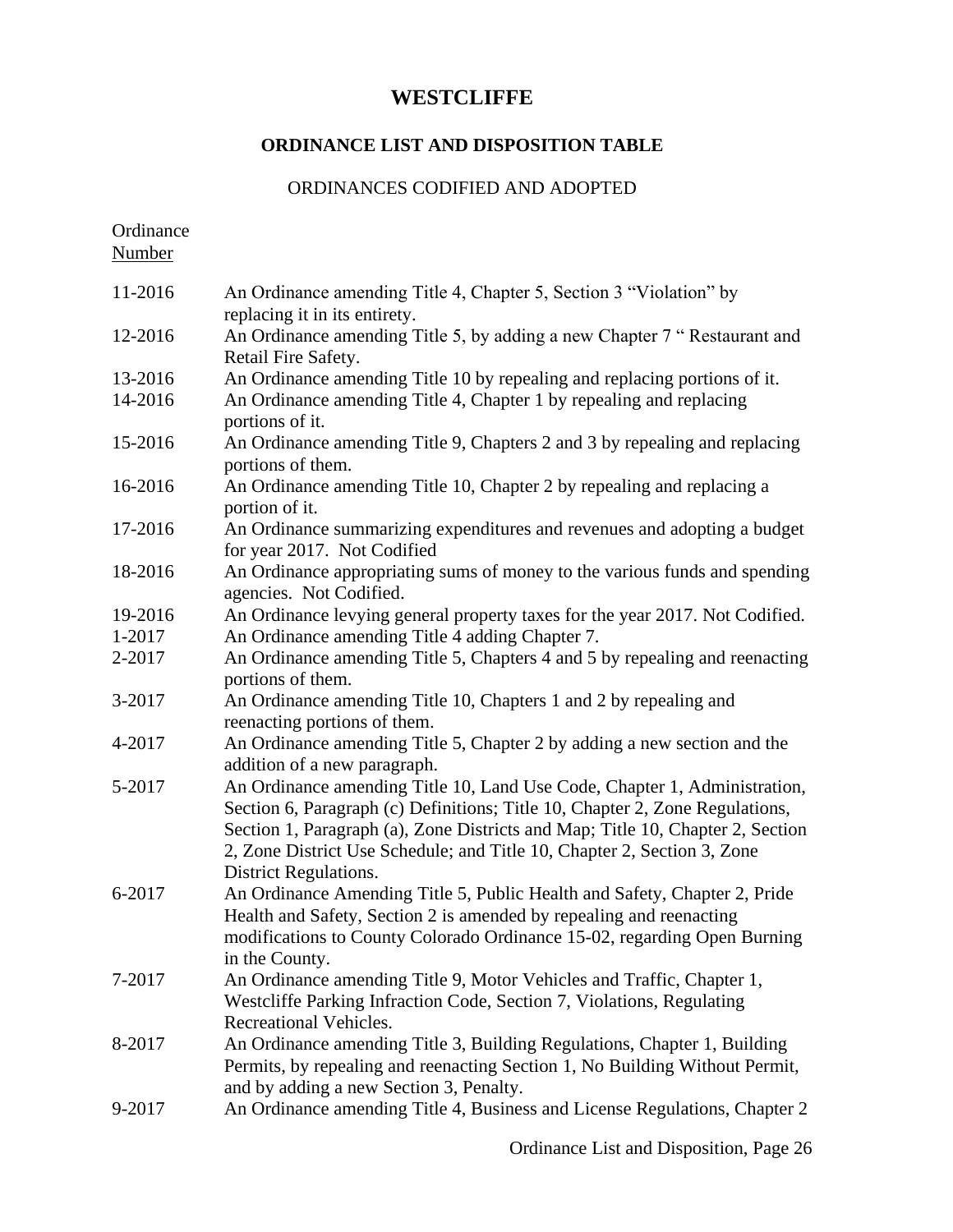## **ORDINANCE LIST AND DISPOSITION TABLE**

## ORDINANCES CODIFIED AND ADOPTED

Ordinance Number

|         | Transient Merchants, Section 4, Paragraph C is amended and two new<br>sections added.                                                                                                                                                      |
|---------|--------------------------------------------------------------------------------------------------------------------------------------------------------------------------------------------------------------------------------------------|
| 10-2017 | An ordinance reinstating Title 1 Administration, Chapter 7 Municipal<br>Elections Act to the Westcliffe Municipal Code.                                                                                                                    |
| 11-2017 | An ordinance amending Title 1, Chapter 6, Section 12, Paragraph C repealing<br>and reenacting it in its entirety.                                                                                                                          |
| 12-2017 | An ordinance amending Title 9, Chapter 1, Section 7, Paragraph D,<br>Subparagraph 2 by repealing and reenacting it in its entirety.                                                                                                        |
| 13-2017 | An Ordinance summarizing expenditures and revenues and adopting a budget<br>for year 2018. Not Codified                                                                                                                                    |
| 14-2017 | An Ordinance appropriating sums of money to the various funds and spending<br>agencies. Not Codified.                                                                                                                                      |
| 15-2017 | An Ordinance levying general property taxes for the year 2018. Not Codified.                                                                                                                                                               |
| 1-2018  | An Ordinance amending Title 9, Motor Vehicles and Traffic, Chapter 1,<br>Westcliffe Infraction Code, amending Section 1 and with the addition of a<br>new section 7.                                                                       |
| 2-2018  | An Ordinance amending Ordinance 2-2017 and 13-2006 updating the Town<br>Zoning Map. Not Codified.                                                                                                                                          |
| 3-2018  | An Ordinance amending Ordinance 2-2017 and 13-2006 updating the Town<br>Zoning Map. Not Codified.                                                                                                                                          |
| 4-2018  | An Ordinance amending Title 10, Land Use Code, Chapter 4, Section 1 with<br>adding a new Subsection P.                                                                                                                                     |
| 5-2018  | An Ordinance amending Title 10, Land Use Code, Chapter 2, Zoning<br>Regulations, Section 3, adding a new zone and new Paragraph "TN-<br>Traditional Neighborhood.                                                                          |
| 6-2018  | An Ordinance repealing and replacing Title 5, Public Health and Safety,<br>Chapter 7 in its entirety.                                                                                                                                      |
| 7-2018  | An ordinance amending Title 4, Business and License Regulations, Chapter 3,<br>Liquor Licensing, repealing and reenacting Section 3, Expiration in its<br>entirety.                                                                        |
| 8-2018  | An Ordinance amending Title 10, Land Use Code, Chapter 1, Administration,<br>Section 6, Definitions by repealing and reenacting the following sentence<br>"Medical, dental and real estate offices are not permitted as Home Occupations." |
| 9-2018  | An Ordinance amending #2-2007 rezoning certain property and updating the<br>Town Zoning Map. Not Codified.                                                                                                                                 |
| 10-2018 | An Ordinance summarizing expenditures and revenues and adopting a budget<br>for year 2019. Not Codified                                                                                                                                    |
| 11-2018 | An Ordinance appropriating sums of money to the various funds and spending                                                                                                                                                                 |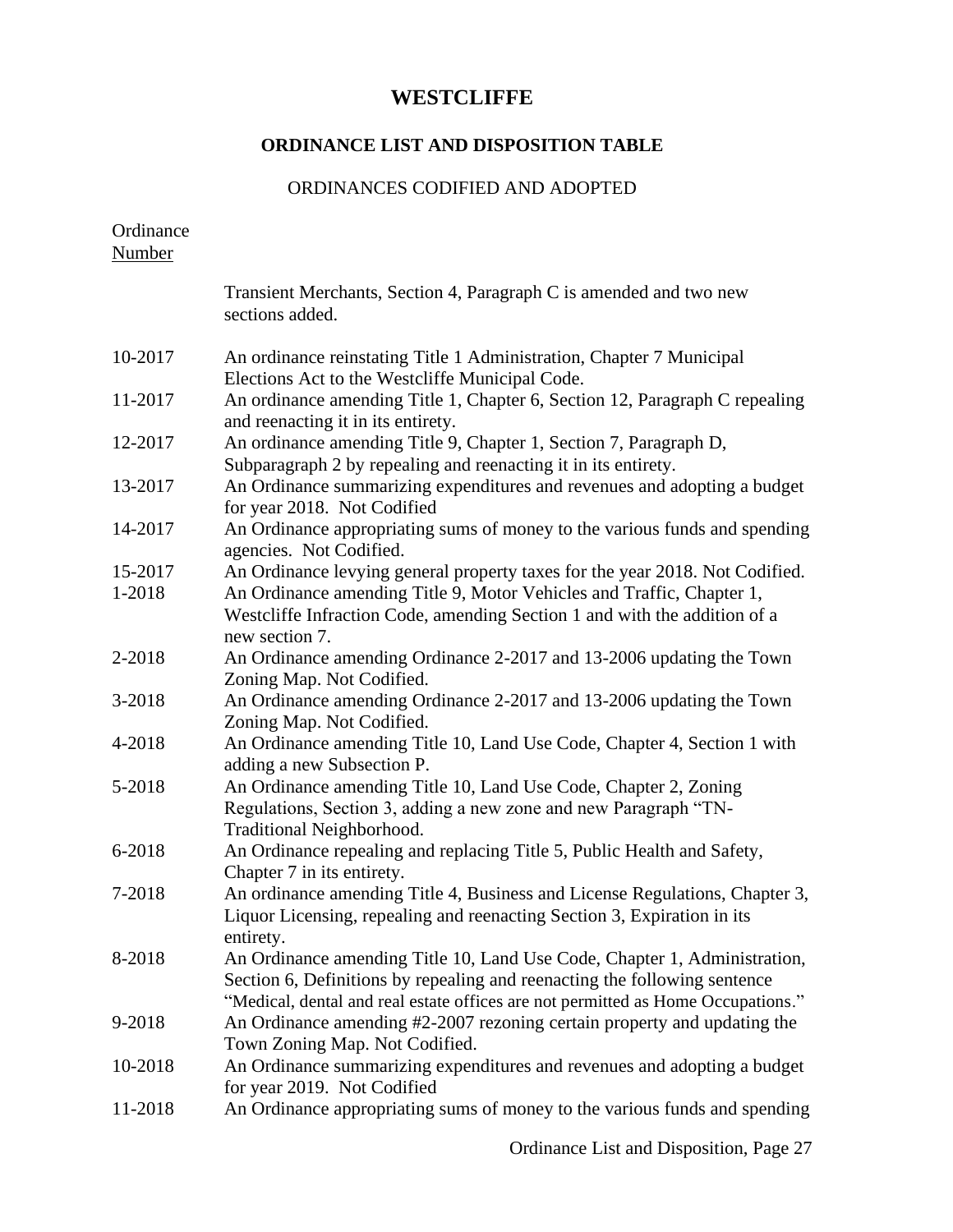# **ORDINANCE LIST AND DISPOSITION TABLE**

## ORDINANCES CODIFIED AND ADOPTED

| Ordinance<br><b>Number</b> |                                                                                                                                                                                                                                                                                                                                                                                                                            |
|----------------------------|----------------------------------------------------------------------------------------------------------------------------------------------------------------------------------------------------------------------------------------------------------------------------------------------------------------------------------------------------------------------------------------------------------------------------|
|                            | agencies. Not Codified.                                                                                                                                                                                                                                                                                                                                                                                                    |
| 12-2018                    | An Ordinance levying general property taxes for the year 2019. Not Codified.                                                                                                                                                                                                                                                                                                                                               |
| 1-2019                     | An Ordinance updating the Town Zoning Map for certain property. Not<br>Codified.                                                                                                                                                                                                                                                                                                                                           |
| 2-2019                     | An Ordinance amending Title 10, Chapter 4, repealing and reenacting Section<br>1 in its entirety.                                                                                                                                                                                                                                                                                                                          |
| 3-2019                     | An Ordinance amending Title 6 adding Chapter 9, Residential Growing,<br>Cultivating and Processing of Marijuana.                                                                                                                                                                                                                                                                                                           |
| 4-2019                     | An Ordinance amending the Town of Westcliffe Zoning Map. Not Codified.                                                                                                                                                                                                                                                                                                                                                     |
| 5-2019                     | An Ordinance amending Title 6, Chapter 9, by repealing and reenacting<br>Section 11 in its entirety.                                                                                                                                                                                                                                                                                                                       |
| 6-2019                     | An Ordinance to submit to a vote of the Registered Electors of the Town of<br>Westcliffe at the November 5 Municipal Special Election a question of<br>whether to increase the Town Sales Tax by 1%. Not Codified.                                                                                                                                                                                                         |
| 7-2019                     | An Ordinance renaming and re-platting several lots in the Vivienda Parque<br>subdivision and amending the official Town Zoning map. Not codified                                                                                                                                                                                                                                                                           |
| 8-2019                     | An Ordinance amending Title 7-Public Ways and Property, Chapter 1-<br>Excaving repealing and reenacting the following: Section 2. Permit<br>Application, Paragraph B., Permit Conditions, Section 2. Permit Application,<br>Paragraph C, Section 2. Permit Application, Paragraph E., Permit Insurance<br>Required, Subparagraph 2, Section 8, Emergency Excavations and Section 9,<br><b>Exemption From Requirements.</b> |
| 9-2019                     | An Ordinance summarizing expenditures and revenues and adopting a budget<br>for year 2020. Not Codified                                                                                                                                                                                                                                                                                                                    |
| 10-2019                    | An Ordinance appropriating sums of money to the various funds and spending<br>agencies. Not Codified.                                                                                                                                                                                                                                                                                                                      |
| 11-2019                    | An Ordinance levying general property taxes for the year 2020. Not Codified.                                                                                                                                                                                                                                                                                                                                               |
| 12-2019                    | An Ordinance approving the ballot question to be submitted to the registered<br>electors At the Regular Election on April 07, 2020, on the issue of the<br>approval of a temporary additional one percent sales tax. Not Codified.                                                                                                                                                                                         |
| 1-2020                     | An Ordinance amending Title 4, Chapter 1, Section 4 by repealing and<br>reenacting it in its entirety.                                                                                                                                                                                                                                                                                                                     |
| 2-2020                     | An Ordinance amending Title 4 by the addition of a new chapter (Chapter 8<br>Seasonal Outdoor Seating for Food Service Establishment in the Core<br><b>Business District</b> )                                                                                                                                                                                                                                             |
| 3-2020                     | An Ordinance amending the Zoning Map.                                                                                                                                                                                                                                                                                                                                                                                      |